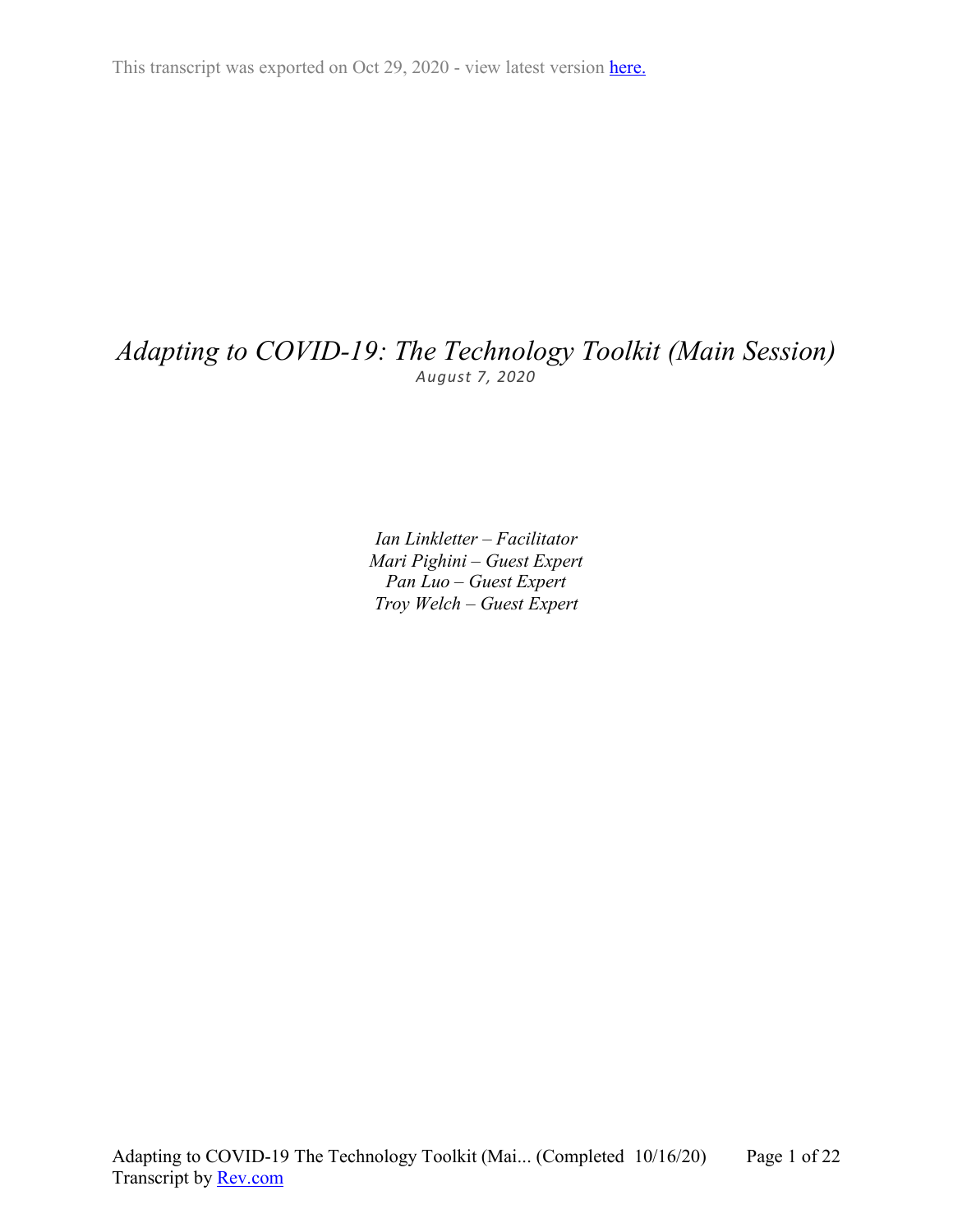## Contents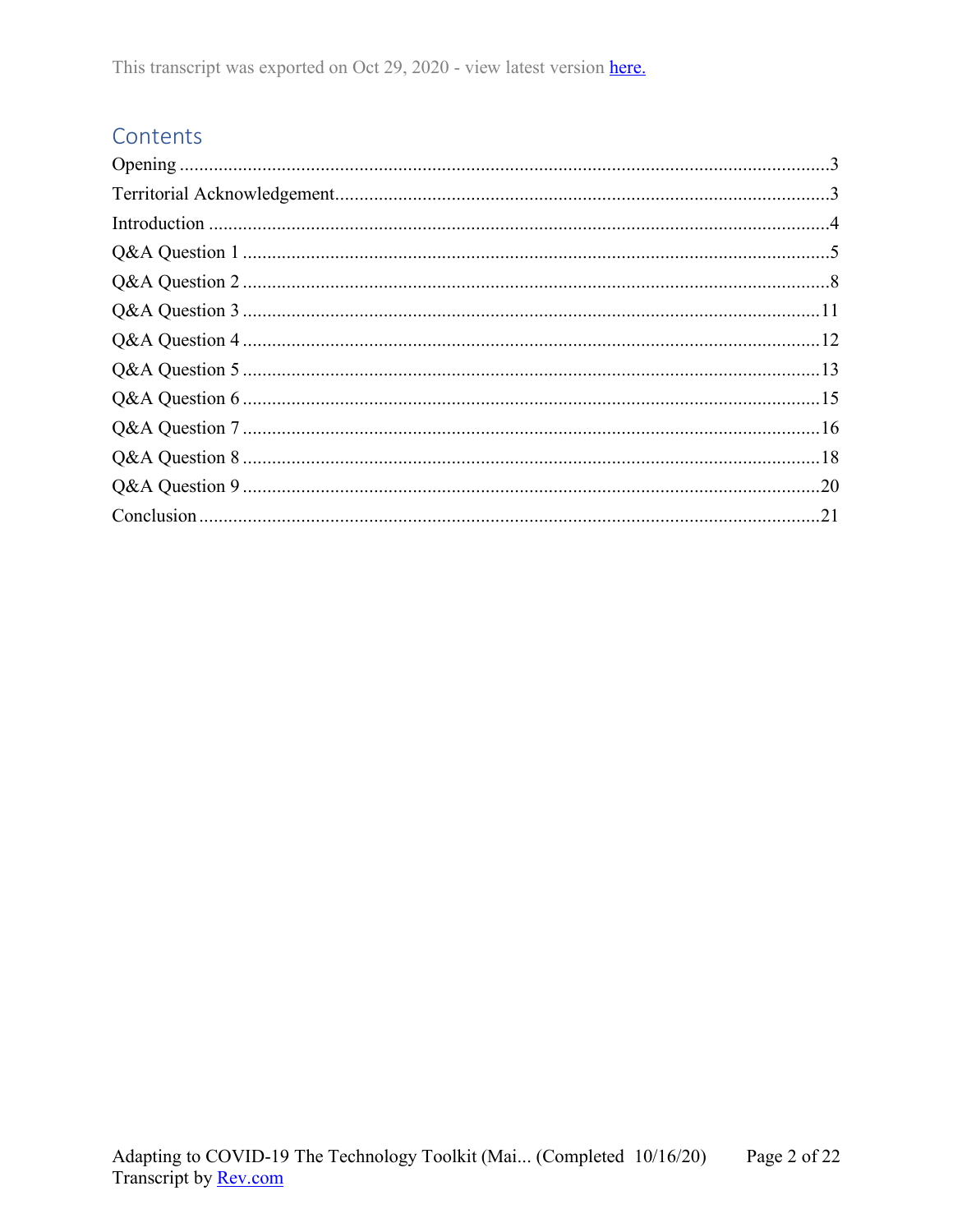# <span id="page-2-0"></span>Opening

## Ian Linkletter:

Welcome, everybody. My name's Ian Linkletter, and today I'm leading an Adapting to COVID-19 session with BCcampus. We've been doing a number of these on Fridays, and today's is all about the technology toolkit.

## Ian Linkletter:

Like I said, I'm Ian Linkletter, from UBC. I work in the faculty of education as a learning technology specialist, and today I'm joined by three expert guests, who I'll introduce in just a second. We have been using an Etherpad document throughout our sessions, which is linked here at the bottom left, bit.ly/bccampuscommunity, and if you wish to tweet about this, you can also use #bccampuscommunity.

## Ian Linkletter:

The point of this session, the technology toolkit, is we're going to have two breakout rooms, which I'll describe in a moment, and the idea is that we're capacity-building here in BC for the upcoming term. We want faculty and students to be aware of how to use community tools, and we want technologists and IT professionals to be able to support those tools and support those faculty.

## <span id="page-2-1"></span>Territorial Acknowledgement

Ian Linkletter:

Now, let's start with territorial acknowledgement.

## Duane Seibel:

Okay, and please feel free in the chat area to acknowledge what territory you are Zooming in from. Our key facilitator Ian today is in Vancouver, the traditional lands of the Squamish, Tsleil-Waututh and Musqueam Nations.

Ian Linkletter:

Yeah, and BCcampus joins us from Victoria, so that's the -

Duane Seibel:

Go ahead. I'm sorry. The Lekwungen people, Songhees, Esquimalt Nations, and Saanich. Thank you.

Ian Linkletter:

Yes. And I'm right near the UBC campus, too, so Musqueam, Squamish, and Tsleil-Waututh Nations, the unseated traditional territory.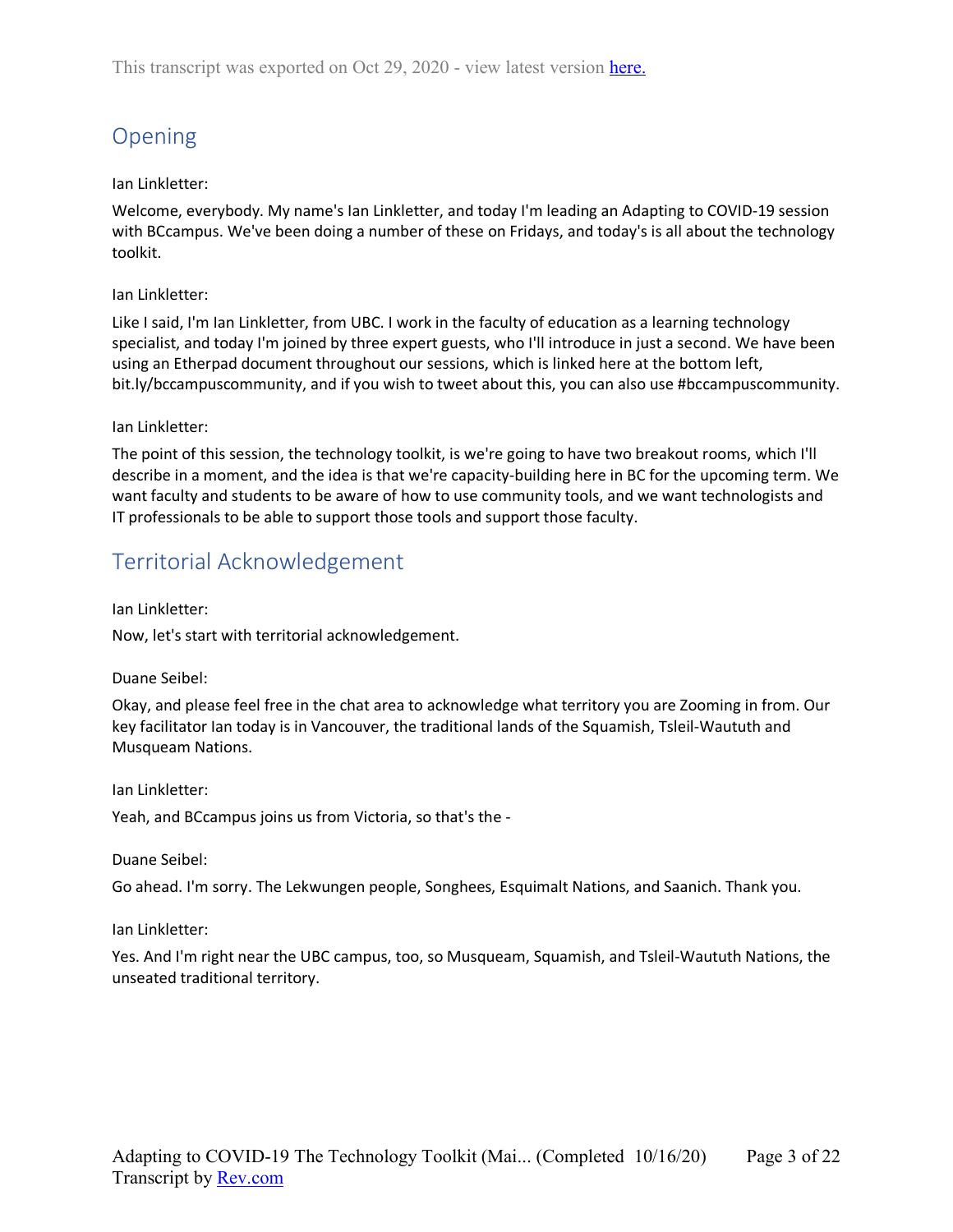# <span id="page-3-0"></span>Introduction

## Ian Linkletter:

And today's expert guests. We have Pan Luo from UBC, Mari Pighini, Dr. Mari Pighini from UBC, and Troy Welch from TRU, and if the three of you could say something about yourselves.

## Pan Luo:

Hi, everyone. My name is Pan. I'm the senior program analyst lead for the devops team, so our team is responsible for running different learning applications, including Mattermost, and we are also responsible for different integrations into our campus learning system, Canvas.

## Mari Pighini:

Hi, everyone. My name is Mari Pighini, and I am the cohort advisor and lecturer for the early childhood programs at the faculty of education at UBC. And so, I work with the students in the certificate, diploma, and in the masters of early childhood education cohorts, for many years now. My work is almost entirely online. I'm very happy to be here. Thank you for having me.

## Ian Linkletter:

Thanks, Mari. And Troy? You may be muted. It wouldn't be a session if someone weren't muted.

## Troy Welch:

So I was. I tested the breakout room. Maybe that's why it muted me on the way back, or something. My name's Troy Welch. I'm at TRU in Kamloops, on the learning together and innovations team, which is administratively located in open learning. We do also have a campus-wide mandate for educational technology, which as you can imagine has ramped up significantly in the last four or five months.

Ian Linkletter:

A little bit.

Troy Welch:

A little bit.

## Ian Linkletter:

Thanks. And so, I said I would describe the two tracks that we have today. Here in the main room, I'll be here with Dr. Mari Pighini, talking about how she's used tools to build community for many years in the fully online early childhood education cohorts at UBC. So, I'm recommending, if you're faculty or students, this is likely the space for you. Not necessarily. And then, in the breakout room, we'll have Pan and Troy sharing their expertise about how they pilot and implement technology. So, if you're somebody that's getting ready for September, and still ramping up infrastructure, an ed tech or an IT professional, that might be the more interesting conversation for you. But people are welcome to choose any room.

## Ian Linkletter:

And so, I think at this point, I'll stop sharing my slides, and we can check out the chat and see who wants to go into what room. I think, yeah. I'm just wondering, maybe in the chat, maybe we can say what our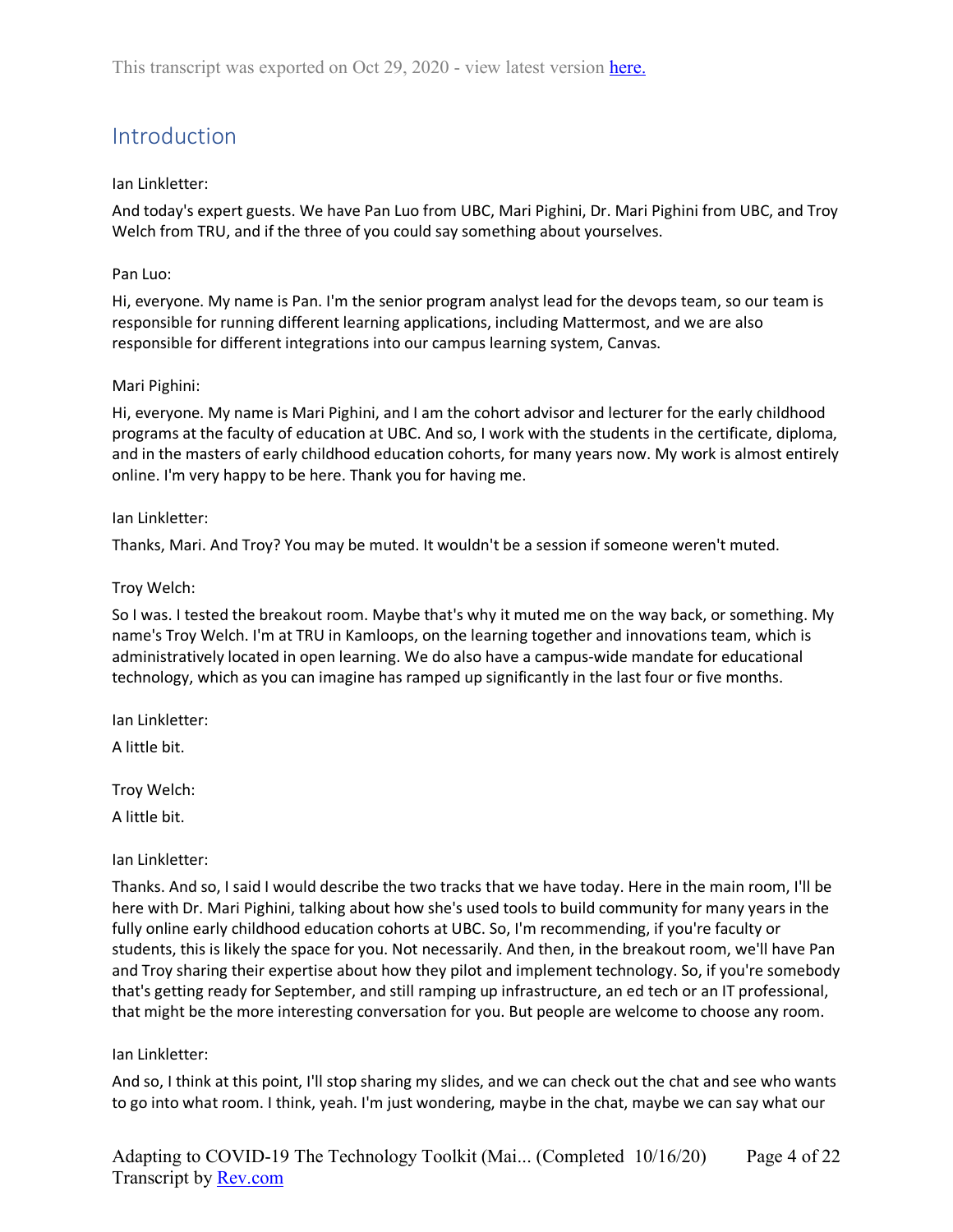roles are at our different institutions, and then I can make some recommendations and start moving people over.

## Ian Linkletter:

What do people think about the breakout room? Does anybody want to join Troy and Pan, talking about the technology infrastructure? Main room. Main room. Okay, well, let's go ahead and get started, and if the conversation veers off, we might split it, but how does that sound right now? Because I see ... Oh, there are breakout room people. Okay, okay, let's do that. So, let's get started with Troy, Pan, and Brianna, and we'll kick off the conversation here. Breakout room for Ally, too. Great. All right.

## Ian Linkletter:

So, thanks everybody for being here. I'm really, really excited to share the space with our experts today. I've worked with Mari at UBC for many years, supporting online programs, when online learning was just a little, tiny piece of what we did, and I'm super excited for her to be here and share about some of the ways that she has fostered community and care in her online learning environments. So, Mari?

## Mari Pighini:

Very happy to be here, and I'm very ready to take any questions or comments that you may have. I was listening to the session last week, and I was impressed about the whole discourse of communities of caring, or communities of care when working online. I've been working online for many, many years, and when COVID-19 started, all the changes, it was continuing a bit of what we have been doing, but on a larger scale, I would say.

## Mari Pighini:

So, I'm very happy to share with you any questions or comments, various concerns you may have about how is it that we make this community an inclusive one, a flexible one, a welcoming one, a non-punitive one, and especially a very rich community of learning and sharing. I took some notes, again, about what to share, but I think I'm interested in learning from you all, whatever questions that you may have, and then we can start from there. Let me know, Ian, if you want me to elaborate more, or just start a conversation like this.

## <span id="page-4-0"></span>Q&A Question 1

## Ian Linkletter:

Yeah, let's see. I see some people have their webcams on. I don't know if that's because they're raring to go with questions, but let's open it up at this point, and I just want to know, why are people here? What technologies do you plan to use in your courses? How have you used technology in the past to build community? And feel free to type a question in the chat, too, if you don't want to be recorded.

## Andrea:

Hello. Hi. My name's Andrea. Is it all right if I start, or if somebody else wants to go first?

Ian Linkletter:

Yes, please.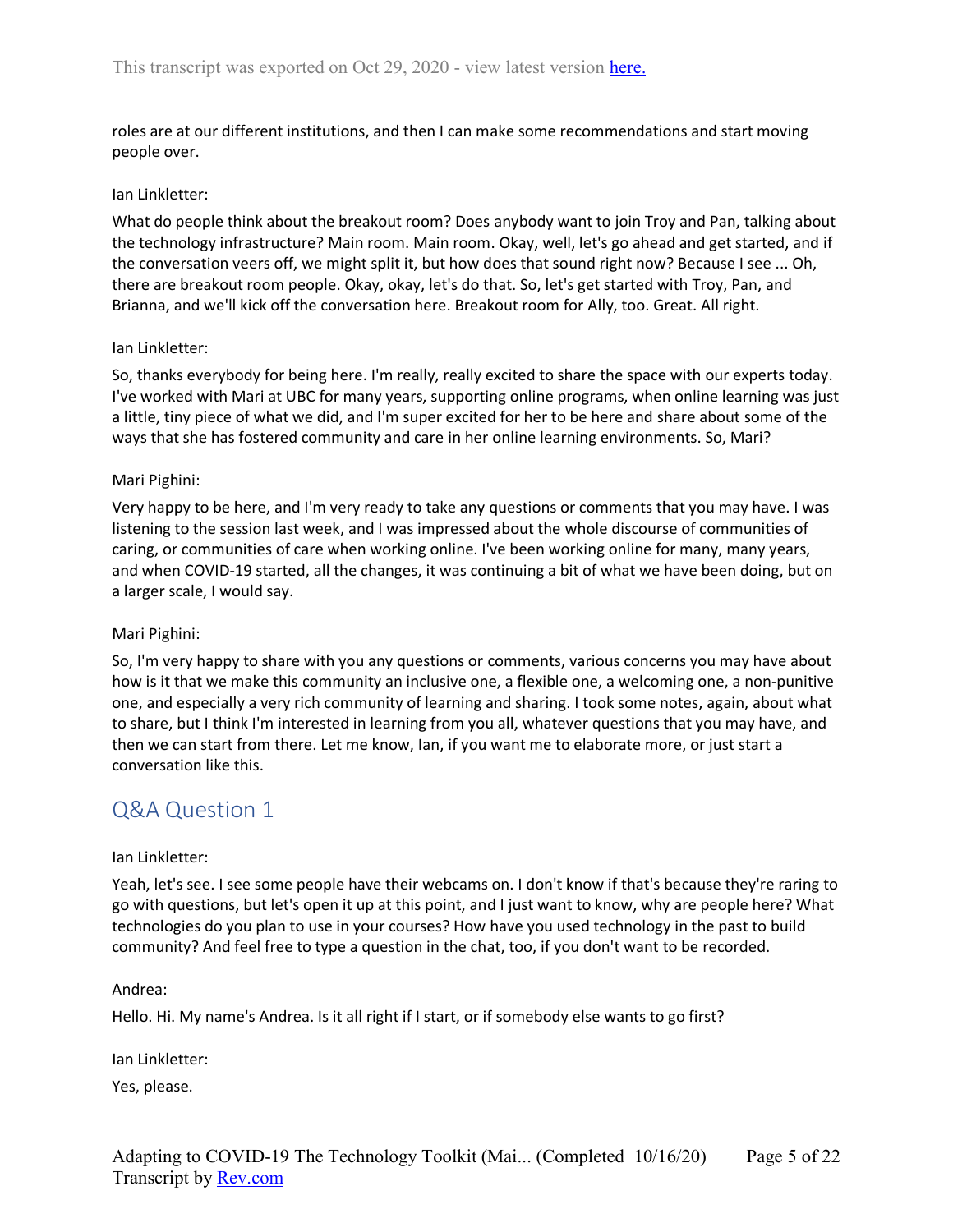## Andrea:

Great. I've been attending a lot of your sessions, and I really have been enjoying them and learning so much. I was especially interested in the Mattermost platform, I think that Ian, you've mentioned a couple of times in previous sessions. I guess, my role is, I work with the student association in health promotion and wellness workshops, so a lot of our focus is around social wellbeing and trying to build connections with students when they're studying remotely.

## Andrea:

So, I think some of the challenges are, is that a lot of the events we currently deliver online are sort of one-off workshop events, so we'll have a meditation class where students will come for an hour, and then they'll leave, and then we meet regularly, like once a week. We also do presentations and things like that. But I think the place we're struggling with is how do we kind of create ongoing relationships with these students that attend these events, and how can we foster peer-to-peer connection? So, not just between us as the staff and them as the student, but between students that are attending these events and might share similar interests, like maybe they are interested in mindfulness. How do we help them build those connections with each other? Because I do feel like sometimes, one-off events, they can provide connection, but it's not meaningful, ongoing relationship-building, which seems to be the real need from students right now.

## Mari Pighini:

Okay, that's a question that I can answer, based on my experience of teaching cohorts, but also groups or classes of students around for a term. We have also used them in smaller, or like a one-day event or sessions. But basically, you mentioned you're interested in Mattermost chats. Perhaps I should start by saying we use the Collaborate Ultra platform, which is like a Zoom platform, but it's within UBC, and within it now, we have the Mattermost chat, as well.

## Mari Pighini:

Basically, the message is for students to feel welcome and to feel safe, and to invite them to introduce to each other. So, always have time for them in synchronous, but also asynchronous modes, so if you record your session or you have anything there permanently for them to come back, to know that there is a space where they can not only say hello and a little bit about each other, but also come back later and then keep commenting that.

## Mari Pighini:

So, discussion platforms or groups, and Mattermost can be one of them, Mattermost chat, or you can have the town hall, and you can correct me if I don't use the terminology correctly, but also making smaller groups that they can choose to be with one another, and it can be private or not. I always tell the students, you can create your own groups, and you can invite me in or not. Do you want me in for that small group, or do you want just to keep it for you, and then call me in when you need it? Or go back to the main, or to the town hall.

## Mari Pighini:

When I say I allow time, I mean it's like time and space for students to check in about who they are, what roles do they have in their own professional lives or general community lives, and also to share interests and common interests, or likes, or hobbies, or anything like that, because that is what creates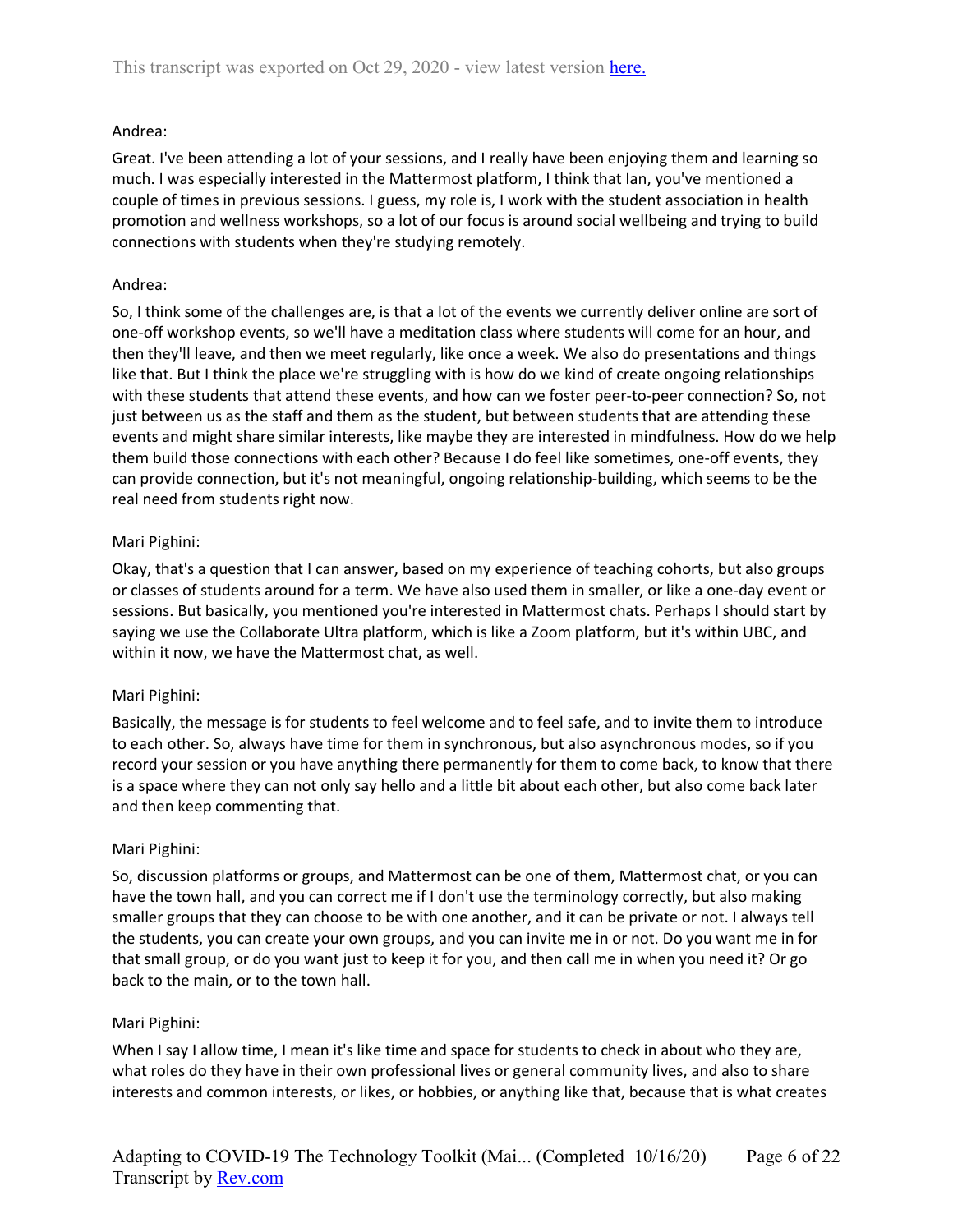that space for communication, and that is where they find they only need one point of commonality or contact, and then they go.

## Mari Pighini:

Sometimes I notice also when I go ... This is the beauty about the chat, that you can always go back through a thread, in the main town hall, especially. I always go back and notice things that they have been sharing in common, or saying that "I noticed that so and so said that they were in [inaudible 00:13:16]." And then, someone had not noticed that, and they said, "Oh my goodness, I used to work there." And then, you can see that that connection happens.

## Mari Pighini:

So, allowing that time and space for town hall and for students to create their own small groups, and also inviting them to say, you can check with me individually, or we can do other small groups, and then provide the times that it's available for you and for them. I think that is a wonderful way, and especially with what you're doing with meditation and mindfulness, that you're missing that energy of everybody together, not being able to follow each other, clues, because you're distanced, right? That would be something very important.

## Mari Pighini:

Also, if you have a platform like Zoom or Skype or Collaborate or WebEx or something like that, allowing the same thing through the chat, and also always stating that it is okay to just use the chat. It is okay to not have a camera. It is okay not to have voice, because this brings the different levels of awareness of where they are, but also of feeling comfortable and feeling safe.

## Mari Pighini:

So, that's a little bit where it can get started with this, but I don't know if you want me to add anything else, or if someone else in this group, in this conversation has something to add with your experiences, and then we can have a conversation.

## Ian Linkletter:

I was just thinking about one thing from working with you, and one thing that I find so inspiring about the way that Mari uses technology is that she doesn't just pick one technology. So, it's not like, okay, we have Mattermost and that's going to be our community platform, or Blackboard Collaborate, and that's going to be the ticket. She uses multiple technologies to create different senses of space for students, and blending the different technologies, so having group chat, as well as web conferencing, as well as asynchronous discussion boards, means that people can engage whatever their circumstances.

## Ian Linkletter:

Mari, one of the things that we talked about when we were doing the Mattermost pilot was how having that group chat option meant that somebody could participate at 10 PM, when everybody's gone to sleep in their household. Or I just remember the one time you were talking about even keystrokes being something that might keep people awake, so having all these different options was really inclusive, and provided different ways for students to co-create the experience, too.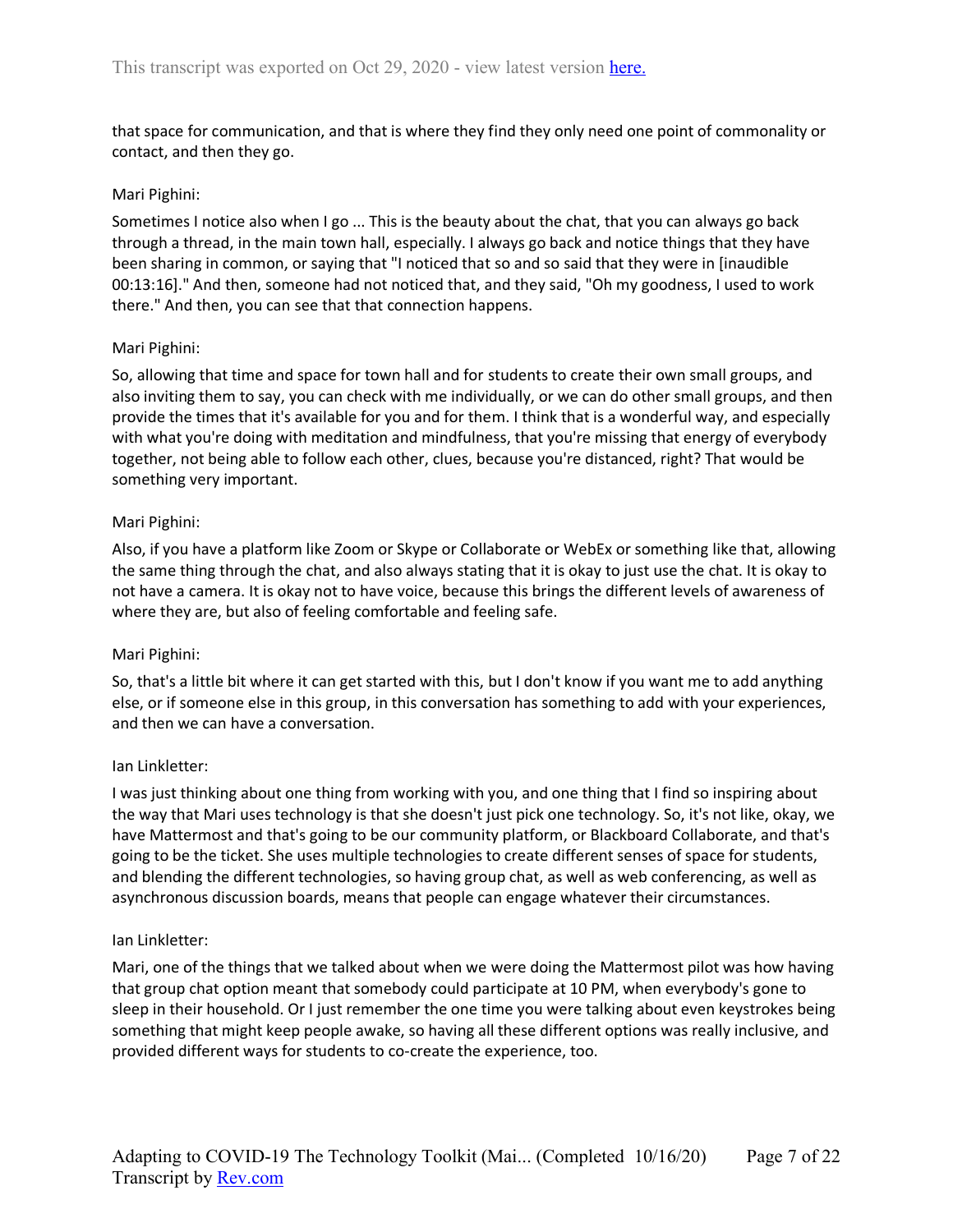## Mari Pighini:

Exactly, and acknowledging, for example, I work with early childhood educators, and many of them are also parents, or caregivers, or are caring for others, and sometimes the hours where they are available is where no one else is available, and knowing that they can do this at their time and still have a response coming. I think it's that sense of knowing that someone will be listening, someone will be responding, someone will be interacting, even if it's not at the same time.

## Mari Pighini:

The other one is a choice. We do also the Collaborate ultra sessions, like this one in Zoom right now, and we do groups, or we do individual, or we do larger groups. And again, providing that option, and I always say, this session is recorded. You can visit it later, and you can comment on it later. You can comment through here, or you can go through the Mattermost chat, or to the general discussion in the room. I also create a blog in one of the courses, where everybody can go back.

## Mari Pighini:

So, I think exactly what Ian is saying, also the point of providing multiple avenues will definitely help, without overwhelming students. Some students say, "That's too many choices," and I say, "Okay, let's pick one where you feel comfortable."

## <span id="page-7-0"></span>Q&A Question 2

## Andrea:

I think, thank you so much, Ian and Mari. That's really helpful. I think giving multiple options is something that we definitely try to do with students, and we were holding wellness support groups, which were very interactive, but we found that students were really hesitant to put on their camera, to put on their mic. But when we invited them to chat via a written text, they were much more engaged.

## Andrea:

I think for me, probably the biggest concern that comes up, like from our staff, is in a synchronous style of event, you have a lot of control, because you're there as the facilitator. You can make sure that it's all, there's appropriate conduct, there's a lot more control. But I think there's some fears, and perhaps they're just being, like it's a cautious mindset, but we want to make sure we're creating a safe asynchronous environment.

## Andrea:

So, I think we struggle a little bit with making sure that if we do provide a discussion board, it's asynchronous, students can post whatever they like when the staff is not there, how do we create a safe community for everyone, and what is sort of our responsibility as staff to make sure that ... we do do things like the code of conduct and guidelines in the community, but are there any other ways that we can encourage students, how they interact on that platform?

## Mari Pighini:

Yeah, thank you, Andrea. That is a very important consideration, and this is one that I had since I started teaching many, many years ago, teaching online. There's a couple of things. First of all, the space that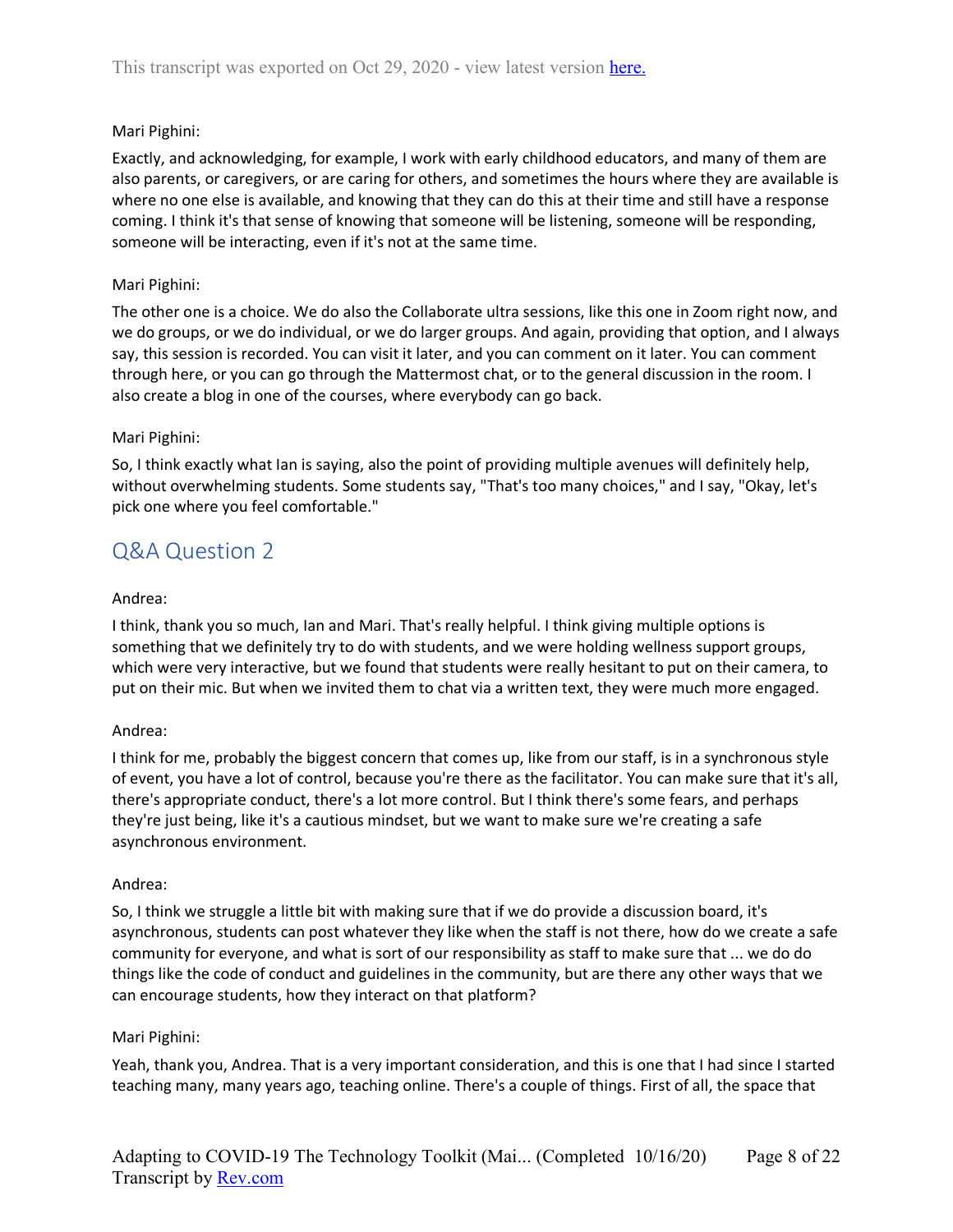you are creating of wellness is one that invites for people to come through with a spirit of sharing, of cooperation, of wanting to obtain support or more resources. That's one.

## Mari Pighini:

Of course, you could get someone who is feeling anxious or stressed or impatient or frustrated, so one important thing is to have the criteria, or the rules, or the guidelines. I like guidelines more than rules, for space use from the beginning. So, I have that in my syllabus, in my program, online, everywhere, so you have the netiquette. And you can adapt those from the internet to whatever fits your space, right? And so, what type of language we use.

#### Mari Pighini:

I also say, there's some people who write forever, so I say, in the more conversations regarding a topic, an academic topic, limit to 300 or so words. If you go over that, it means that you have several topics to touch, and you would like people to respond to that, so keep it shorter. We talk about the language, the vocabulary. Personal opinions, personal views, passions, everything is welcome, but in a language that is acknowledging the other, and a language that is non-offensive, non-aggressive.

#### Mari Pighini:

Also what I do is that if I sense that there is a need to talk about other things, for example, during the beginning, and now through the middle of the pandemic, and then with Black Lives Matter, all of the things have been happening as we teach and as we converse, so I've created separate groups ... not groups, but separate spaces where people can join in, so that not only we, how do you say, remove these issues from the conversation that we're having, but if they need to go deeper or in another sort of more, I don't know, personal tone, or more personal anecdotes, that is important to share, first of all that they have that space, but that it doesn't take away from the other conversation. So, everybody can have a space for that.

#### Mari Pighini:

At the same time, even in those conversations, it can get sometimes heated, maybe. There is respect for language and respect for the other. Of course, as a moderator, I can always delete a post. It hasn't happened, in more than 10 years. I've been starting with the online teaching since 2000 or so with other platforms and in other programs, but I have never had an offensive post. I did have a student who wanted to petition for child care and I said, "This is excellent. Let's place it here, because if you place it where you have it right now, it's going to create another conversation," and then I got sort of a reprimand from someone, "This political thing shouldn't be here." And I said, "Well, they are early childhood educators and the salaries are really bad," so we moved it to another place.

#### Mari Pighini:

This is the type of ... I wouldn't know how it would be in your own space, but I would say any criteria that you want to lay out, lay out very clearly, in a very collegial, conversational, collaborative tone, but with clear guidelines for everyone, and provide space for any needs that arise, especially now in this moment for concern and of uncertainty. I don't know, anybody else? Ian? Anybody else want to share?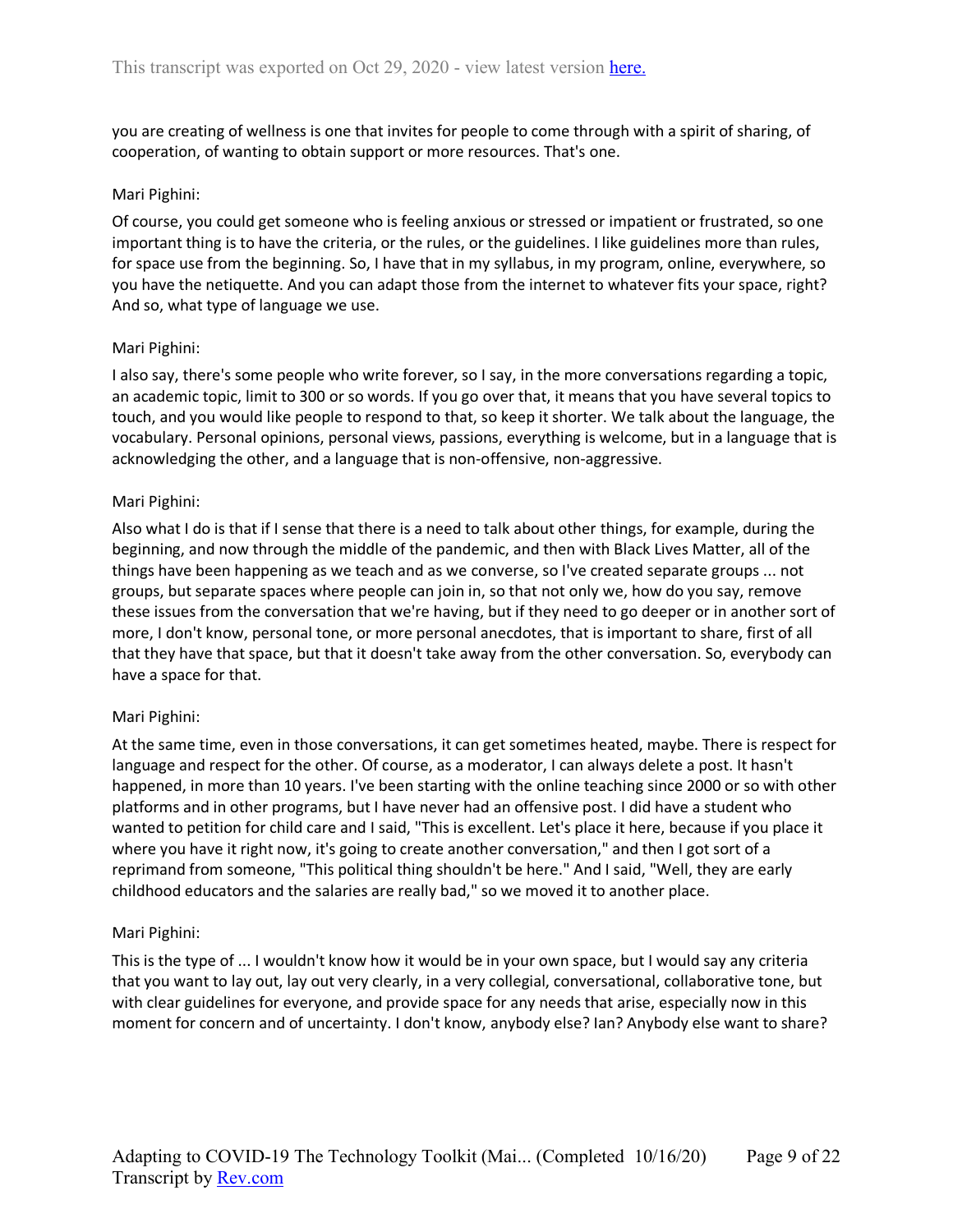## Ian Linkletter:

In the chat, I just shared a link to our bit.ly document, which does have some things about code of conduct that we talked about on a previous week, so just echoing what Mari said about being very specific about what is and isn't okay. Not being afraid to talk to that person. And most of our institutions do have some sort of respectful environment statement, which if you just don't know where to start, that's a really good place to look.

## Mari Pighini:

Sometimes I have helped- Oh, sorry. I though you were ...

## Ian Linkletter:

And just one other quick thing was, I think there was part of your question around a hesitance to provide students that sort of environment, and I think that the thing that's really important to keep in mind is that students will find a different way if you don't give them their own platform. So, there's much bigger problems that can arise if they're friending each other on Facebook in ways that make themselves feel uncomfortable. It's very difficult to enforce any sort of respectful environment on a platform that you can't access, and screenshots are not necessarily evidence. So, I find that giving people a safe platform that is Canadian-hosted, HIPAA-compliant, all of that, is usually a better bet. Don't be afraid of it.

## Mari Pighini:

I would echo what Ian just said. I have never encountered a situation where I had to deal with a major problem like this. I think it's not just the audience. I mean, we are educators and all of this. But also, it is a fact that from the beginning, this notion of communities, of learning and communities of practice, is very, very well established. It's like, we're in this together. I am doing this with you, you are doing this with me. I am opening myself too. And now, with COVID, everybody knows my house, my one child's room where I can hide while the other one is taking a test here. So, everybody has come into each other homes, and making ourselves a little bit vulnerable or a little bit more out there, but at the same time, saying it's a reciprocal situation. It's a mutual level of respect. I'm offering this to you, and you're offering back.

## Mari Pighini:

This community, it really, it echoes a lot of the principles that we follow in the British Columbia early learning framework of relationality, or relations. Feelings of belonging and connectedness, which create this inclusive community. It is a very rich, proactive healthy ... It's health-promoting, which is what I really want, and especially I notice now. Many of my students are under so much stress, financially, with health concerns, some of them being tested. You never know, being front line. Mental health, financial stressors, caring for others, distance from their families. I mean, there's so much going on, or feeling discrimination.

## Mari Pighini:

So, I think that this environment, if you create it in this way, it only brings the best of people, and if they express something else, it is a cry for help, so then you have the resources there to address them. And I'm talking with 20 years of experience and in many, many settings. I used to work with a community of migrant workers, taking, this was a remote program in the States, but I was here. Taking a diploma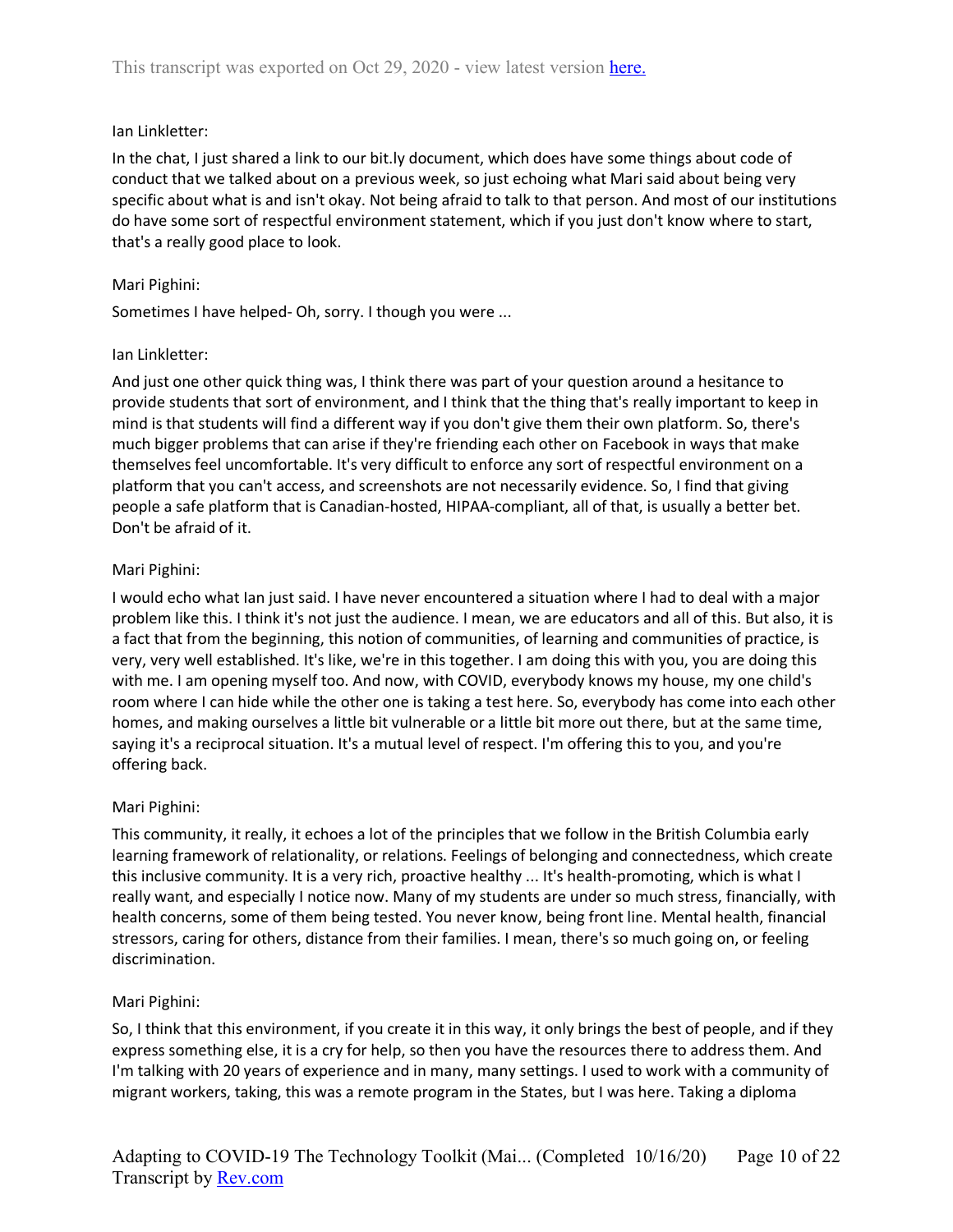certification. So, I worked with many different students, and with different situations, so I hope this is helpful, and again, I would love to hear from you and from others.

## Andrea:

Yes. Thank you, Mari. That was really helpful. I think it's a great perspective, and I also like what Ian said about looking at it from a different perspective of people finding a way to create a space. I think, I don't want to take up too much time. I know other people probably have questions here. I think it's definitely always a consideration when we're thinking, like for some cases, if it's a pride or LGBTQ social, we try to make it anonymous for students to create safety. But then, any time you make an event anonymous, you always, you have to balance that with people in an anonymous community might feel they can say more things that they might not usually. It's just being a risk-averse mindset. I mean, we haven't had any experiences, of course, but I'm just considering, there's always a balance between accessibility, anonymity, a safe environment. So, that's just a comment, but I don't want to take up too much space here. I know other folks in line probably have questions, as well.

## Ian Linkletter:

No, that's really interesting. Thank you for sharing.

## Mari Pighini:

It is, and also, the aspect about anonymity, which I don't deal with, because all the students are registered, and you can always see who is talking. Maybe you cannot see them or hear them, and you just chat, but the name and the ID is associated with the university. So, I wouldn't have expertise here. I don't know if anybody else in the group, and I see names, Jess, Frank and others, Mandy and Anna, Karina, and Mary, and Yvette, and Linda, and [Batak 00:29:26]. I don't know if anybody else has anything to share. Maybe it would be interesting for me to also know, what are you working, what is your role, and what issues you confront, for me to learn.

## <span id="page-10-0"></span>Q&A Question 3

## Speaker 7:

I was wondering, Mari, if you did anything with prison education or technology. I was wondering if you did any courses with online learning.

## Mari Pighini:

All of my courses are online. I've been teaching online for, I would say, 20 years now. In my current role as a cohort advisor, I teach three courses for the graduate cohorts and four courses for the diploma or certificate courses. So, the way that the courses are designed is that they are preset with the different modules, activities, content, and some of them have blogs. Some of them have PowerPoint recordings, or any type of recordings. And then, through there, I address students' submissions and discussions.

## Mari Pighini:

We have some synchronous sessions, but for my particular programs, they are asynchronous. So, I web record sessions where we check in and cover specific topics, and then they get back to me. And it's a prerequisite, or a requirement. I say, "We're having these sessions during the term," and I mark them on the calendar, and I say, you are not required to attend at the same time. Especially, I have people all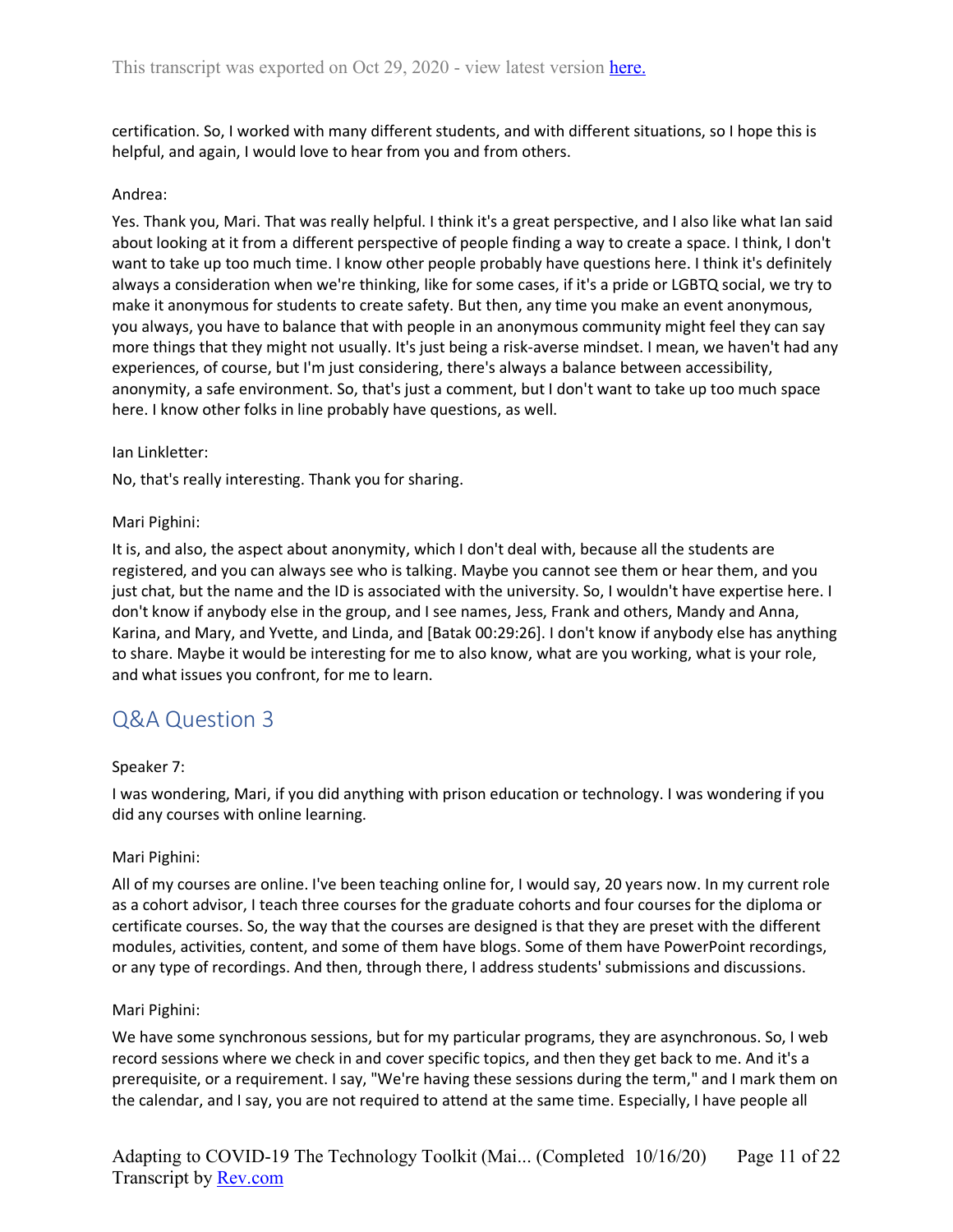over. I even have a student in Nigeria and one in Thailand right now, Canadian students who are abroad, but you need to preview it and come back with any questions or comments, or follow up with any assignments.

## Mari Pighini:

So, this is more or less in the big scheme of what I'm working. I don't know if this is helpful, and if you had any specific question or comment about that, or maybe you can share about what you do. Yeah.

## <span id="page-11-0"></span>Q&A Question 4

## Speaker 7:

We do a lot of courses that are on closed servers in prisons, and we use a lot of open education content, and we're always trying to improve using technology, so that we can get teachers remotely into the prisons to teach, and to address education right now, because this is a huge change, that instructors cannot go into the prisons, and now we have to have a secure way of running education within the walls.

Mari Pighini:

Wow.

## Speaker 7:

And so, a lot of offline, online type of synchronous going on, and we're troubleshooting it on several different levels right now.

## Mari Pighini:

And how do you run your ... Right now, with the teachers, with the instructors running the classes, are they pre-recording the sessions, or are they ... How is that working?

## Speaker 7:

Yes. That's happening at one site. We're helping them to get recorded sessions, and then they can be assigned through the curriculum to each student and what level they're at, and those are recordings from Zoom. And then, we're also testing through Canvas a platform that goes directly from the college server, going into another youth correction facility. This is in Washington state. So, we're testing out different technologies, both for doing it live, and then also doing it offline, and then also creating a lot of offline content for study to keep individuals occupied, in which we use a lot of OER resources, textbooks, loop courses, to keep people engaged, and also letting the teachers know what they have for their learning.

## Mari Pighini:

Wow, that is incredible, and I think that facilitating content so that it can be downloaded offline is super important. We have had so many students who are living in remote communities, where they could only have access to internet for a certain part of the day, and then they would go home and they would not have access. So, being able to download and have those, and print, if they have the chance, material, helped a lot. And also, different learning styles. Some people receive the material online, but they print everything because they can follow it easier. I think that's a great idea.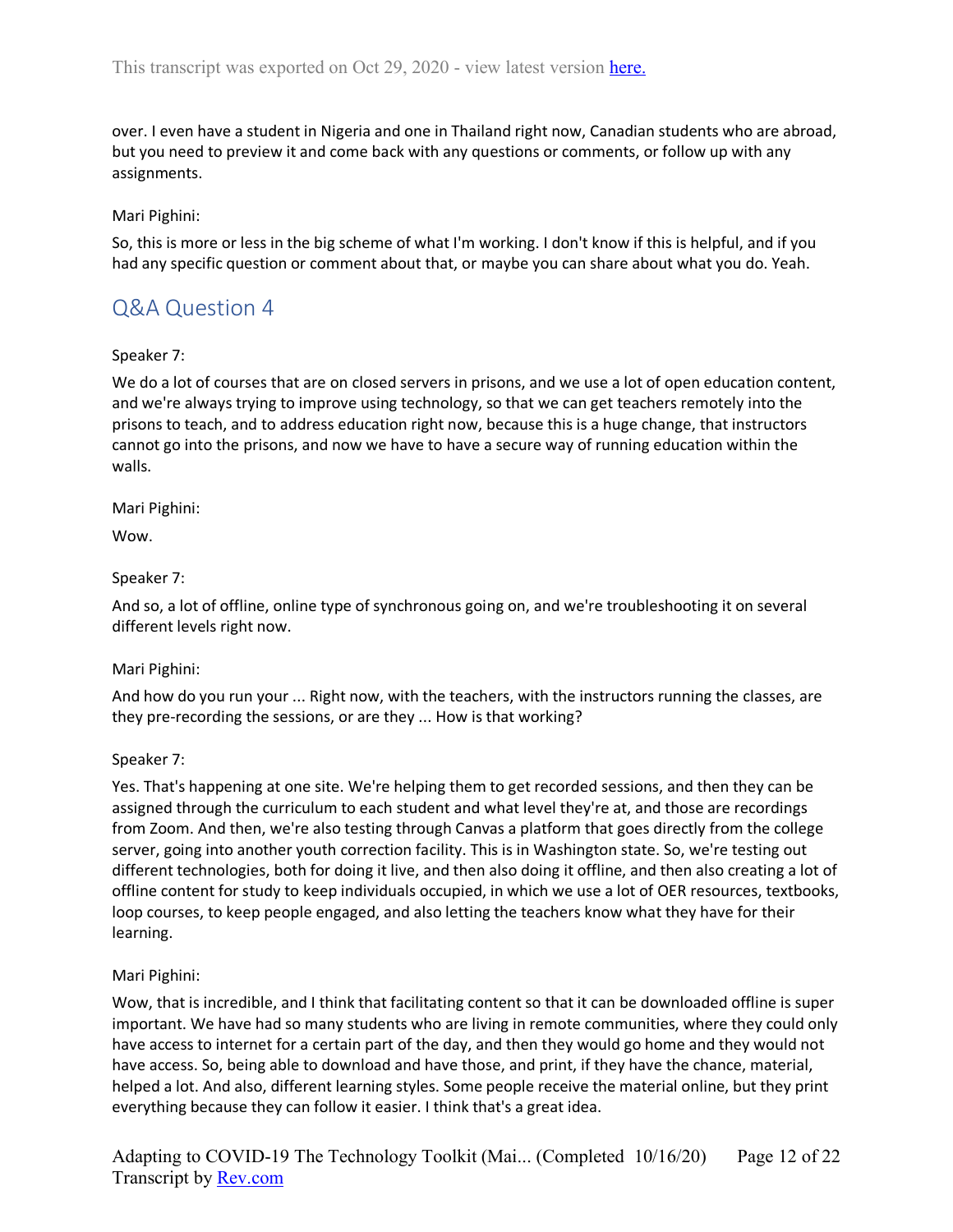## Mari Pighini:

I would say, the way that I have seen my students respond best, and Ian and everybody else at ETS, they have told me is that the modules are sort of presented in segments, so you don't have a big chunk of information, but you separate it into smaller components. It's like when you eat, if you eat too much, you get a stomach ache or you cannot swallow. So, this way you have like little tapas, and so you go digesting, and it really helps.

## Mari Pighini:

And maybe have a follow up. In one course, I do checklists, like when you finish this, this is what you will have been able to accomplish, and were you able to do this? And if not, don't worry. It's not that you've lost it all, but you have a chance until the next one. Provide these flexible ways. But what an incredible work. If I can ever support you with that, that would be amazing. Wow. So needed.

## Speaker 7:

No, believe me, the Canadian, what you're doing across the border ... I'm in Bellingham. I admire the work that you've done with remote learning, and also with personation, and I learn a lot from attending these, so you are helping, believe me.

Mari Pighini:

Thank you.

Speaker 7:

And all the textbooks that you guys have, and I love the newsletter. So, thank you already.

## Mari Pighini:

That's awesome. Yeah, my work was in Bellingham. That was in Western Washington University, with the migrant workers. They were across the state, so that's how we started. Yeah, thank you. And I don't know, Andrea or Diana, or Jess. I know Karina, I know Mandy. Anybody else? Batak? Mary, Yvette, Linda? I don't know, there's a few people. So, if it's just listening, it's great, but I just want to make sure that if you have more comments or questions, or Ian, anything else?

Ian Linkletter:

Can I just say, I love tapas instead of modules? A lot of people are allergic to the word modules.

Mari Pighini:

<span id="page-12-0"></span>Yeah, we should get rid of modules and just have tapas. Yeah.

## Q&A Question 5

Speaker 8: I have my own ... Can you guys hear me, first of all?

Ian Linkletter:

Yes.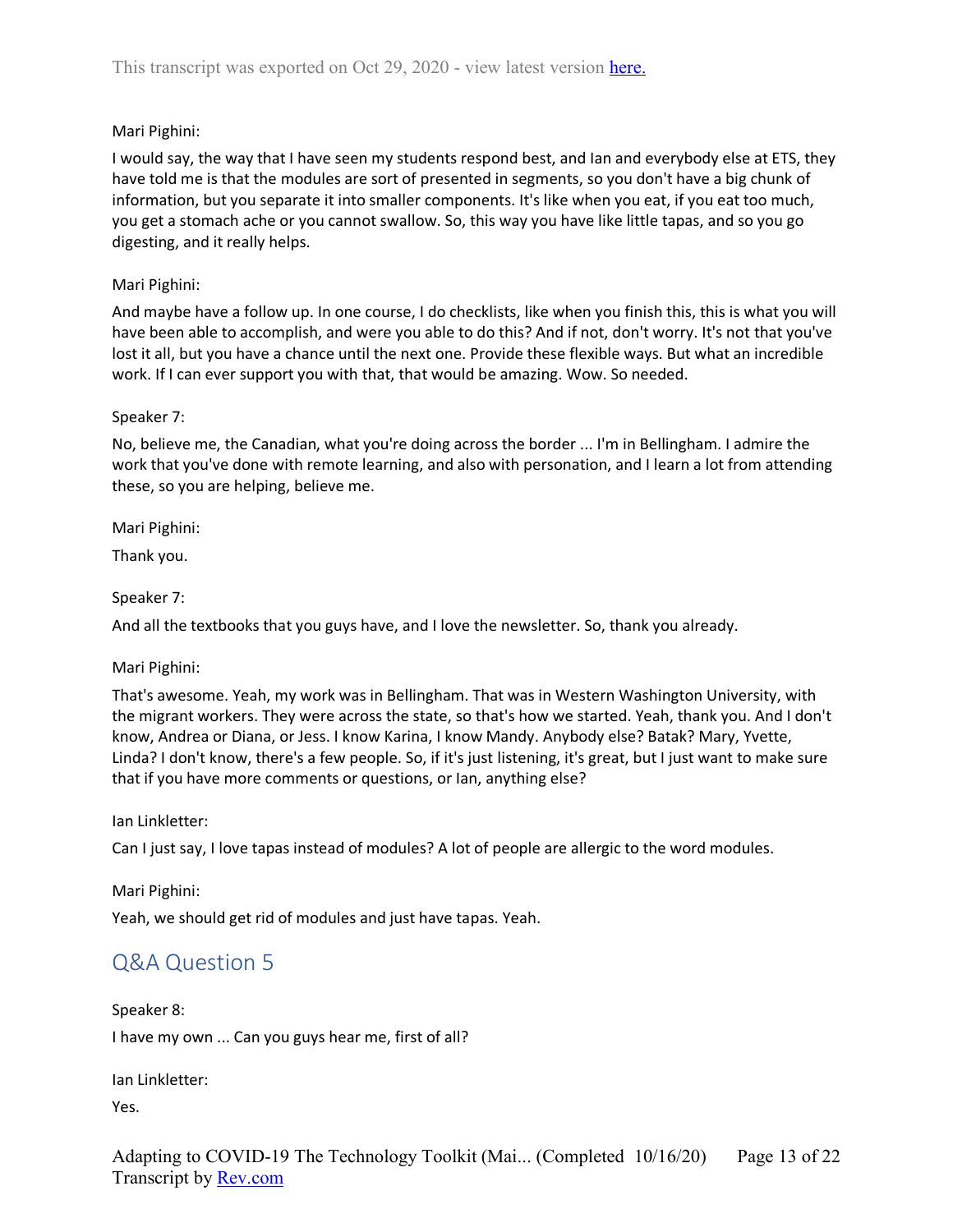## Mari Pighini:

Yes.

## Speaker 8:

I've been actually taking the bootcamps through BCcampus, and thank goodness for BCcampus. You guys are just coming through for us. And by just taking these bootcamps, these are professionals that are responsible for online delivery, and I was really nervous, really nervous taking the course, because I was starting from ground level, delivering any information online. I had been all classroom, email, that's it. Not even a little.

## Speaker 8:

The bootcamp helped me a lot, so first of all, I can't say enough about that. But I also learned about how to develop a community from their examples, and just things like having the synchronous sessions open ahead of time, rather than having a waiting room, and then everybody is ... Because it's sort of like having that time for them to talk before class, and creating that community.

## Speaker 8:

They had set up a little forum. I can't remember what they called it, but a little break room. I think they called it the water cooler, or something, where somebody posted a picture of their pet, and then of course, everybody's posting, and of course, I'm in there like a dirty shirt. And all of these things ... There was a guest speaker who talked about icebreakers, and just having people learn how to use Moodle, like me, and showing them were the annotate function was. They just had them doodle everywhere, and we would accidentally doodle over other people, so then we sort of figured it out.

## Speaker 8:

All those little things. One of them was prior to ... or, an asynchronous component was, what do you see outside your window right now? And they didn't have to identify anything about themselves, but just what do you see? And type it, submit photos. So, those have helped me create a community, which has ... I can't believe I never even thought of it, but now it's like, this has to be done. So, that's my two cents.

## Mari Pighini:

That's great. Yes, I really like that idea. Yeah, and I like the idea that you don't have to talk about you, or who you are, or whatever, if you don't want. Some of that, yes, it is very important, especially if you're feeling very stressed or very vulnerable. You want to take it away from you, right? But you still want to connect. That doesn't mean that the connecting part is not there.

## Mari Pighini:

Another one that we have used is a place. What is a place that is important for you, or what is a place that you can connect, or favorite place from childhood? That one seems to be a really good one, and it brings everybody together, and they go like, "Oh, yeah." So, people can connect, and then they start ... because all you want is to get those little pods started, and then they sort of multiply, right? And let it go. Yeah.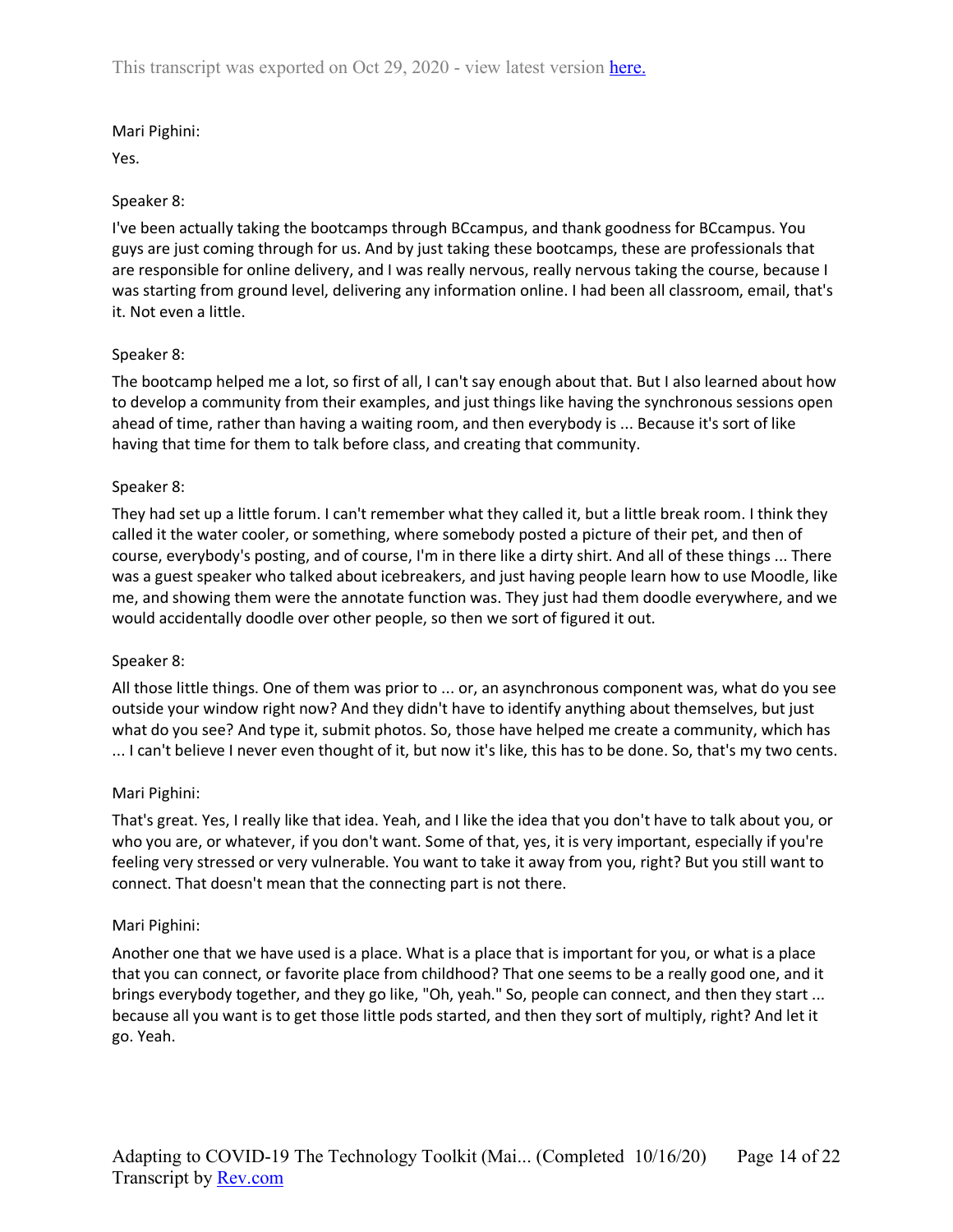# <span id="page-14-0"></span>Q&A Question 6

## Mari Pighini:

I saw something about Tribe, that Andrea is asking, but I don't know about Tribe. I would like to know.

Ian Linkletter: Yeah, I'm not familiar with that platform.

Mari Pighini: I will know. I will look for it.

Ian Linkletter: Other community platform.

Mari Pighini:

Then Mattermost and Ultra Collab are two. Just the chats and the breakout rooms. Those are the ones that I use. Any other ideas, Ian?

Ian Linkletter:

I see blogs used really effectively.

Mari Pighini: The blogs, right.

Ian Linkletter:

The collaborative blogs, and kind of having a circle of blogs where people have their own spaces.

## Mari Pighini:

The blogs, my experience with the blog, because we talk about the chats and the discussion boards, as well. My experience with the blogs is that the students who had something that they wanted to share, be it an image or a story or a text attached around the topic, they were right in, and then a small group was created of people who would respond to those threads. Other people felt that, "Oh my goodness, these ones who are posting are amazing, and they're very advanced, or whatever. I don't have something like that." They felt intimidated. So, I found that with the blog, it had one group of people who would shine, and the other ones who felt like, "I want to go lower."

Mari Pighini:

And then, with the discussion groups, I found that if the discussion group allows for threads, it's easier than those that don't allow for threads. Like, I found I was having this conversation with Ian with Canvas, which is the one that we use. It's not as good for visible threads. I mean, you can follow it through a search, but it's not intuitive.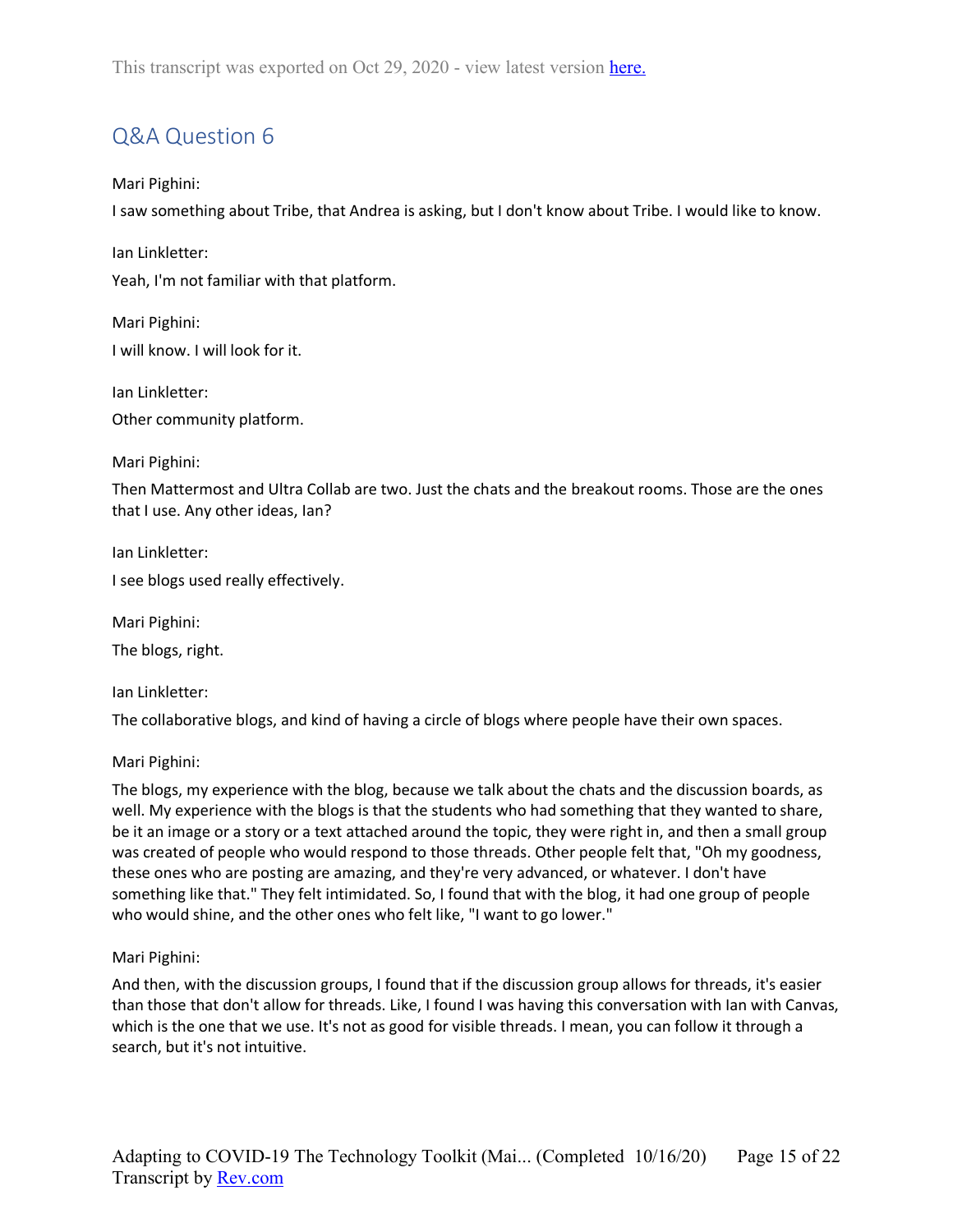## Ian Linkletter:

It keeps getting narrower and narrower. So, students start with the discussion, which is great, but then they start getting this wide.

## Mari Pighini:

Andrea has a lot of ideas. Padlet. I'm going to get into that. Andrea, you can come in as an expert to teach me, because you know way more than what I'm using for my courses.

## Ian Linkletter:

What other tools are people using? This is such an interesting question. Other examples of online community-building platforms?

## Mari Pighini:

Yeah, anybody else in the conversation? I already shared all my cards under my sleeves.

## Andrea:

I've heard that Flipgrid is pretty popular in high schools. I don't know if universities are using that. Flipgrid. Maybe I'll type it in there.

Mari Pighini:

Yeah, type in. Yes.

Ian Linkletter:

Yeah, I've heard of that being used by our teacher candidates.

Speaker 8:

Can you repeat what was just said? I didn't hear it.

Mari Pighini:

Flipgrid. It's in the chat now. And Padlet. Oh, Anna says, "I've used Padlet. It helps students to share their ideas." How does Padlet work?

Ian Linkletter:

It's a collaborative wall, basically. There's a lot of different templates, but I've seen it used for things like going away cards, where everybody can contribute on the card. And brainstorming, if that's what you're looking for.

## <span id="page-15-0"></span>Q&A Question 7

## Mari Pighini:

Oh, nice. Okay. And I see that Jess is saying that Instagram is an informal blog. That would be useful, too. The only that, for example, we, in the courses, or I particularly don't go into more like a social media platform like Instagram, just because of the privacy concerns, and so many students want to know that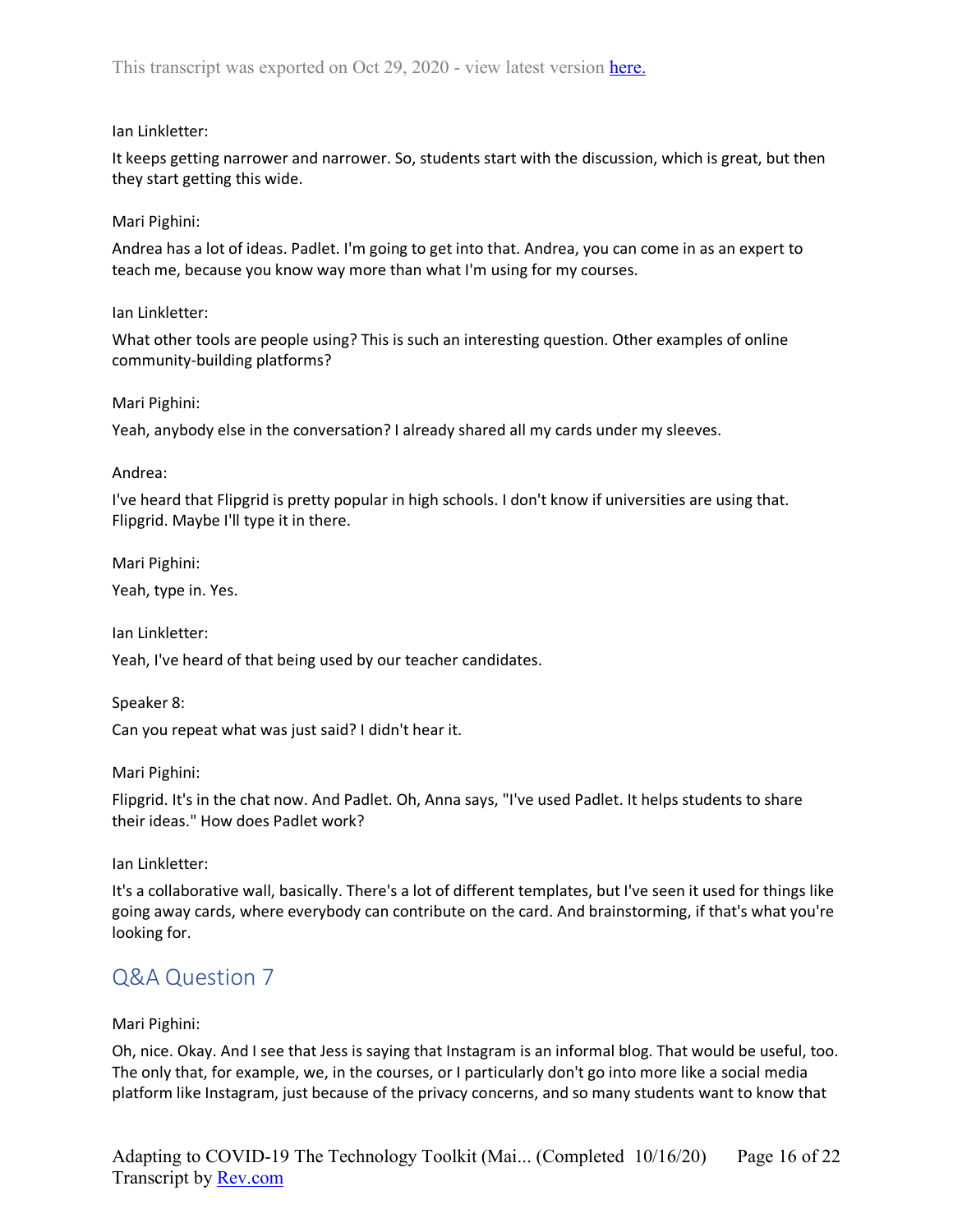this is kept there within that platform, and in Canada, and all of that. Of course, then they go and share their lives on Facebook. But for the purposes of what we're doing, keeping it safe. But those are great ideas.

## Ian Linkletter:

That's something that I talk about a lot when we use open source technology, is just the tracking, the ads, the profiling. That's just not even in the picture. And so, it's a really good opportunity with students to let them know that, because a lot of times, the open source technology, it's not as good, and that's because Google's a trillion-dollar company, Facebook is a trillion-dollar company. They can innovate and have thousands of people working on those interfaces. But students generally, one they find out that it's for their protection, it's for their privacy, it's for their freedom, they really appreciate it.

## Mari Pighini:

Yeah, they do. Definitely, they do. In fact, I have had students abroad who cannot use any other platform, but because the collaborate is within Canvas, the collaborate operates within Canvas, and it is protected in that way, then in their country where they are, where there may be some restrictions, they can access this, but they may not access anything else. So, this is something, if you are teaching also students who may have been here, but then they had to go back to their country of origin during COVID, and they're there but they still want to connect, it is important to know this.

## Mari Pighini:

For example, in my courses, some of my courses, I had some YouTube video that had been even captioned and everything, that were really high quality, as resources, or Vimeos, and then my students write to me and says, "I cannot open because we have restrictions where I am." So, I have to find a way for them to have that information or that resource that I want. So, it is important to know these things if you are also working with students who are in other countries, where either because they have internet limitations or because they have censorship, some of these may not be available. And we forget this because here, we can basically open everything that we want.

## Ian Linkletter:

Yeah, I'm glad that we don't rely on too many US companies right now. What was the announcement yesterday? 45 days, and TikTok gets banned? That's term start, so I hope you're not using TikTok.

## Mari Pighini:

Anybody else? Did I answer your questions well, or did you want me to elaborate more, or do you have any other ideas?

## Ian Linkletter:

And still lots of people who haven't shared. That's totally okay, but I hope that you feel like you have a space.

## Mari Pighini:

Exactly. Yeah, this is another caution statement that I always say. It is okay if you don't want to share. It is okay. You can comment later. This is the students, not for you. But we were talking before about the code of conduct, but also the netiquette or the guidelines, and I said, sometimes you're in sessions and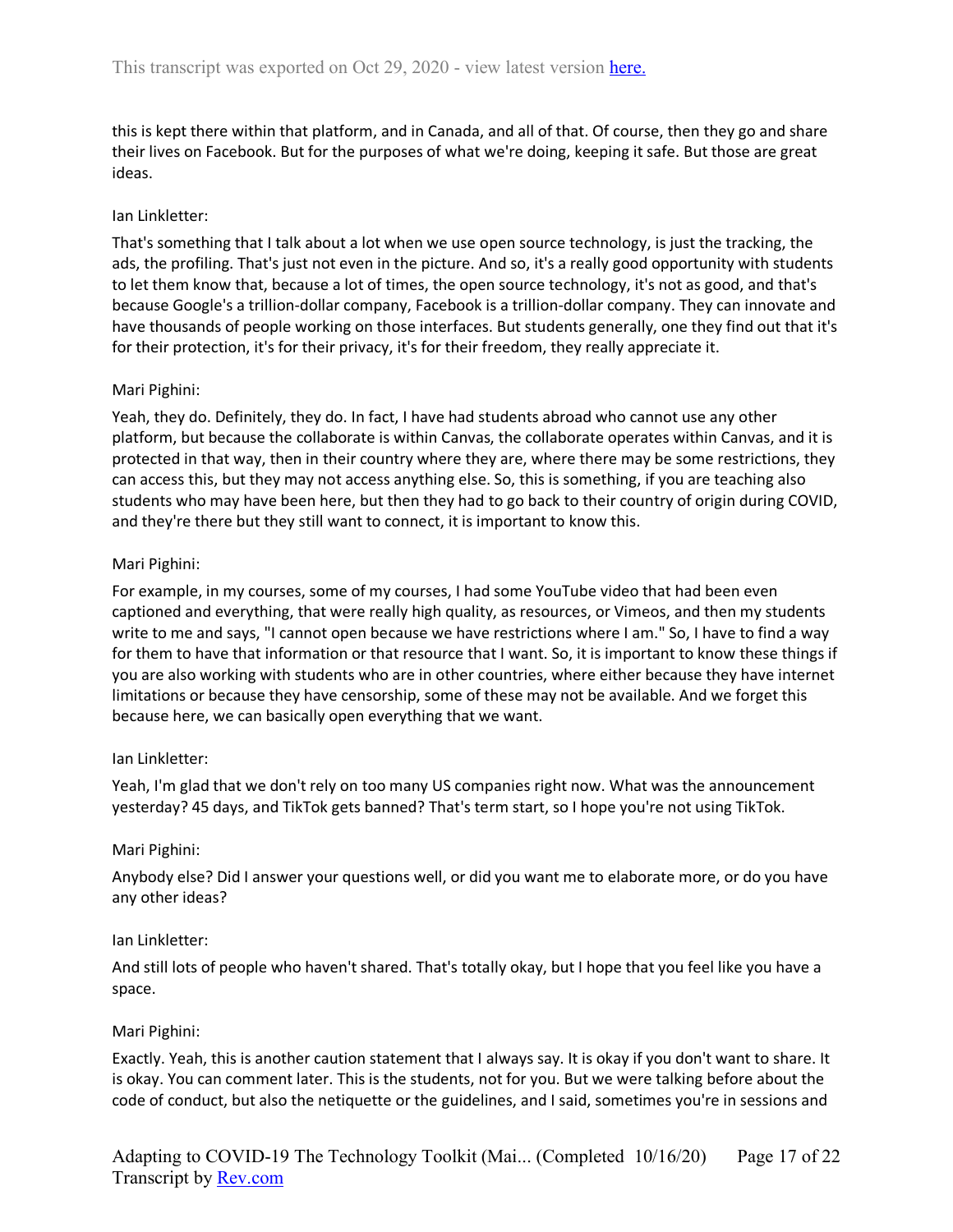you feel like you're more in receptive mode, or you're listening to it in the background, right? You may be cooking and attending to your child, and then also listening to this.

#### Mari Pighini:

So, for me, this is why in teaching, the participation, I like to evaluate asynchronously, because I don't want to be judging that because someone did not participate when I'm teaching, they're doing less or they're less interested. No, I don't know what's happening at the other end. I cannot see their lives, and I need to assume that as adults, they are there, with interest and respectfully, and trying to do the best that they can at the time, and then listen to them, from them, maybe later. So, this is maybe more related to the online teaching aspect.

Mari Pighini:

<span id="page-17-0"></span>Thank you, Linda.

## Q&A Question 8

## Speaker 7:

I was wondering if any of you see any of your students who have Linux systems on their laptops or desktops that they use? And if so, which operating system, or which distribution?

#### Ian Linkletter:

We haven't seen too much of it. I know that at the university level, it's significant enough that we have to think about things like if faculties are using exam and visualization software and things like that, usually it doesn't work on Linux. But thankfully, most of the applications that we're using now are webbased, so if you can use a modern browser, then you're good. Does anybody else have more experience with that?

## Mari Pighini:

I don't. And I also know, I feel always as if I am making an advertisement, because Collaborate works best with Google Chrome, and I don't know if this can be accessed through Linux. Is it Line ... I don't know, Linux. And, yeah, so I don't know about that. But I don't know if anybody else does.

## Speaker 7:

Yes, it can be put on the system, Chrome can. That's good to know, everything's web-based now.

Mari Pighini:

You see, I am ignorant that way.

Speaker 7:

Thank you.

Ian Linkletter:

So, time is flying. I just noticed that it's 2:22 already.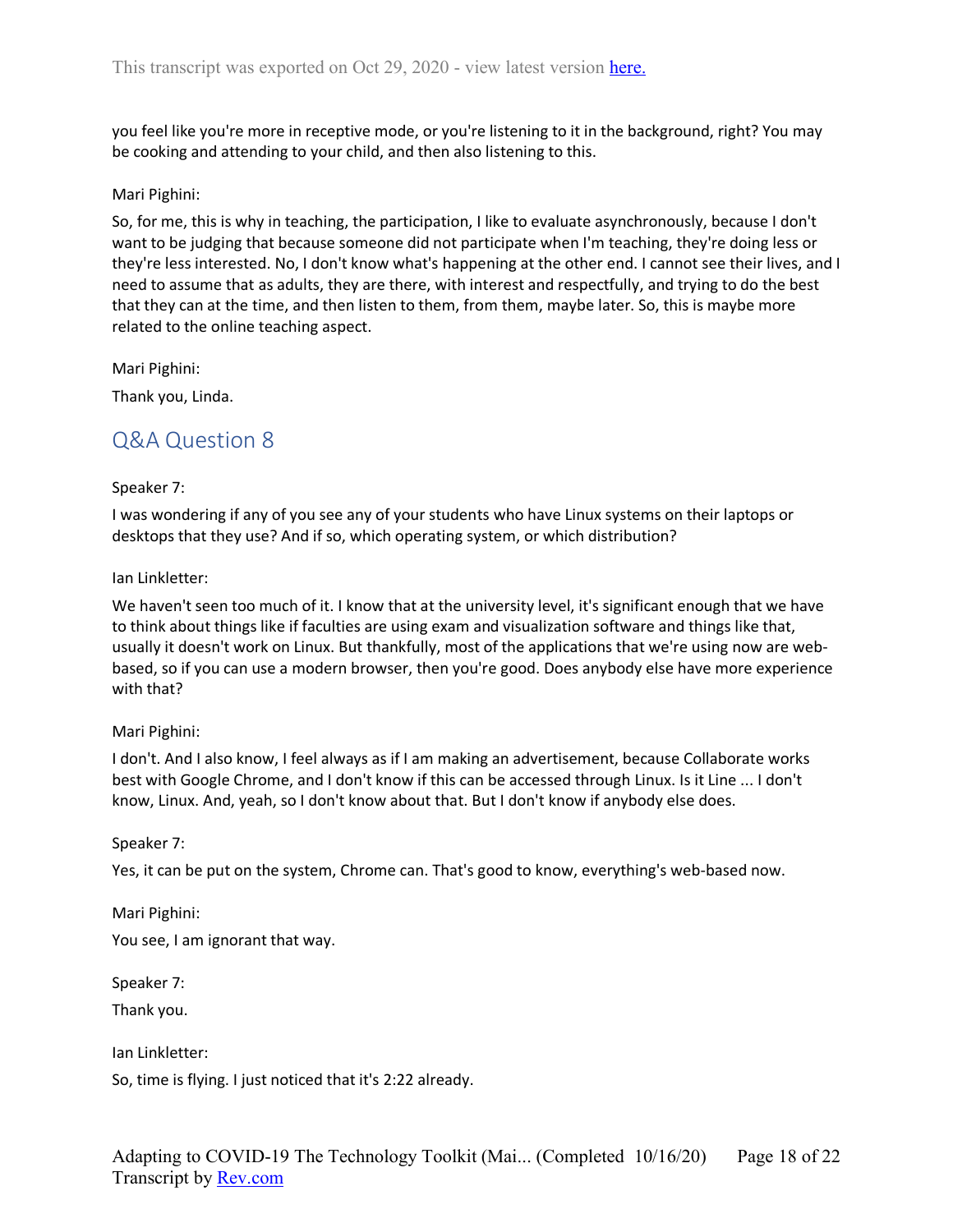This transcript was exported on Oct 29, 2020 - view latest version [here.](https://www.rev.com/transcript-editor/Edit?token=hn1t1yv3wrl4LTVxb8q27_CXJCUqymDsl0S0V-LPu9inEHjP8m4eZttfVq-BG9Lm7D6t1zSezHvHLFor_Z2Y5RfAEag&loadFrom=DocumentHeaderDeepLink)

## Mari Pighini:

I know.

## Ian Linkletter:

So, I think pretty shortly, the two rooms are going to merge again. I hope that we have the opportunity to find out what they were talking about.

## Mari Pighini:

That would be nice.

## Ian Linkletter:

But is there anything else that we didn't cover? There's so much more, I feel like, but with time flying, I want to make sure that everybody's had an opportunity to ask their questions.

## Mari Pighini:

I was just looking also through my notes. Something I also had in mind, too. Well, there's a couple. One is about when you set up a program or a course or a workshop, always to have a moment for an orientation. If it's a course or a program, if it's a workshop, just to have the little lay of the land, and to have that recorded. I find that very useful, because then students go like, "Oh, yes, right, so you're not covering this, or we cannot do this right now." The expectations always have been very clear, and provide as much information as possible. Also this gives students a choice to say, "You know, maybe this is not for me. I need to look for something else." So, I think that is very, very useful. So, information sessions and orientation sessions we do in our programs, and they have been very, very helpful. All of them recorded. And I see that I think Kelsey is giving that, the other breakout room.

## Mari Pighini:

The other aspect was related to something that I heard in the session last week, and it's about traumainformed practice, and the resource that I believe Kelsey ... no, Brianna?

Ian Linkletter:

Brenna.

## Mari Pighini:

Brenna had shared. And so, how this trauma-informed practice is something that we need to be aware and cognizant. Trauma-informed and trauma-sensitive. Not only now, during COVID, but I have found that through all my studies, all my work with students and my own studies, aware of what are issues that trigger students, and how to respond, knowing that when you're teaching, there's aspects that are related to trauma that are going to come out, and more so now, where limitations of so many types are out there, and people are suffering so much.

## Mari Pighini:

Some people, like I had students write to me and say, "I cannot work anymore. So-and-so died in my family." Which can happen any time during the COVID. Or, "I'm too exhausted. I'm managing this, this, and that, and I cannot even think of an assignment." So, that brings also the issue about flexibility, of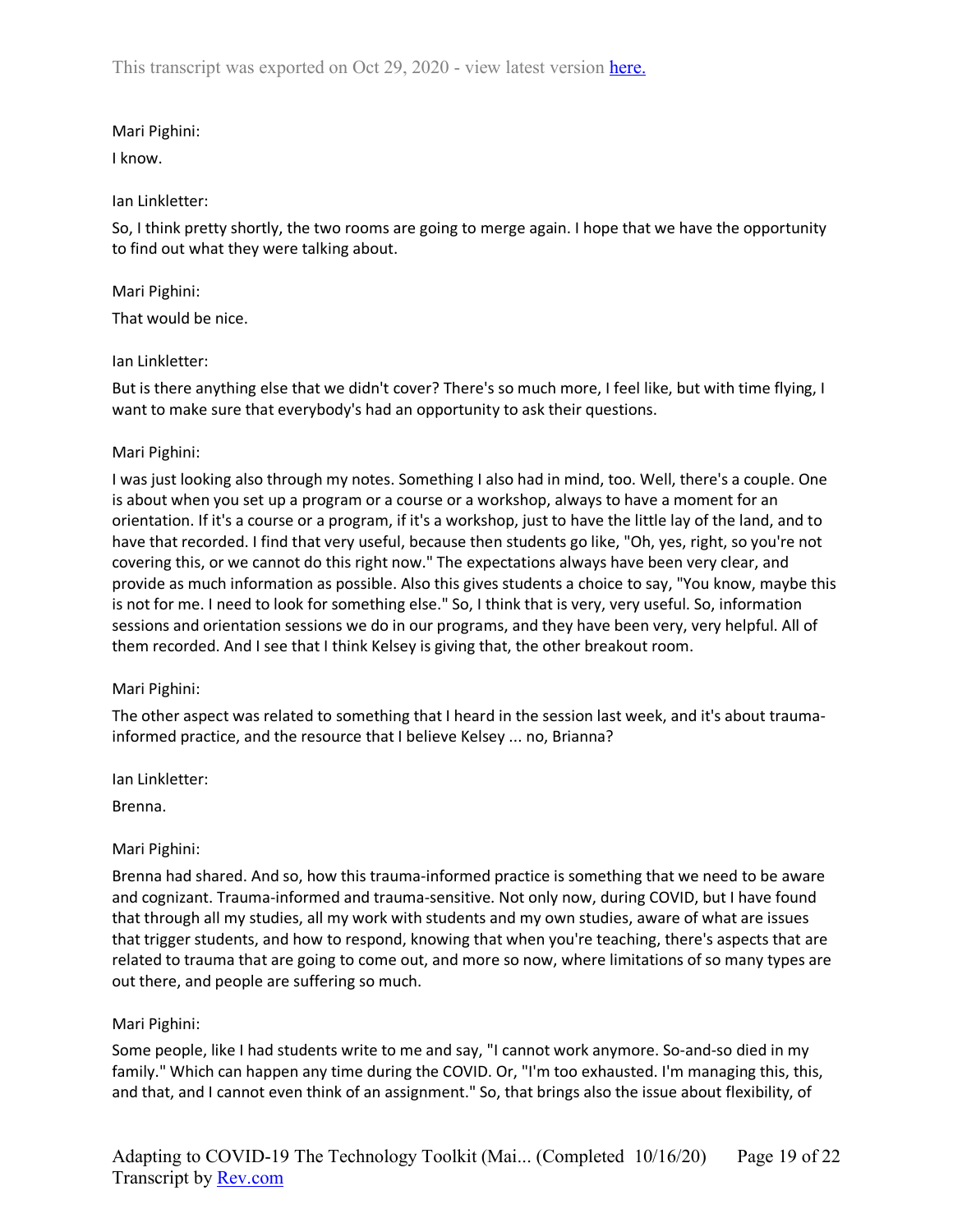timelines for assignments, and how to open windows for students, provide alternate ways to respond, to submit assignments. Have options for assignments or tests. So, all of these issues are, for me, very important. And I think everybody's coming back. Very, very good one, that presentation.

Ian Linkletter:

I shared that in the chat.

Mari Pighini: Yes, I see that. Yes.

Ian Linkletter:

Yeah, now is not the time to be very strict on things. Now is the time for compassion.

#### Mari Pighini:

Now is the time for compassion. It's always time for compassion, but now more than ever.

#### Ian Linkletter:

I think that they still have three minutes left, so we'll probably come right up at 2:30. So, we still have time for a little bit more discussion.

#### Mari Pighini:

Yeah. Anybody else has experienced something like this? Because it's not just it's the students, but it's staff, and it's faculty. Again, we're all in this, and more so now. I have shared with my students, not things that would worry them, but I have shared, I hear what you say. I'm also concerned about relatives and health, or something that brings that conversation, that puts us more here and not here.

## <span id="page-19-0"></span>Q&A Question 9

## Ian Linkletter:

There's a question in the chat about flexibility. So, how flexible are you? How long to wait when grades are due?

## Mari Pighini:

By nature, I'm very flexible, so this helps, but I'm also realistic about grades, when they're due, and deadlines, so that I can respond to students. So, right now, for example ... Not right now. A few weeks back, I sort of reviewed the whole guidelines for the course, because we were approaching the end of the course, and I said, "You know, life happens, so if within the next two weeks, something terrible happens that you really cannot complete the course, let me know. Don't go MIA, because we could work out standing deferred status if needed."

## Mari Pighini:

And I always give a flexible ... I always have my deadlines so that if there is a week, if someone needs a few more hours, a few more days, and then if not, because I also need some time off, a vacation, or because the day that the grades are due and that's it, I work out another process. And I work on a case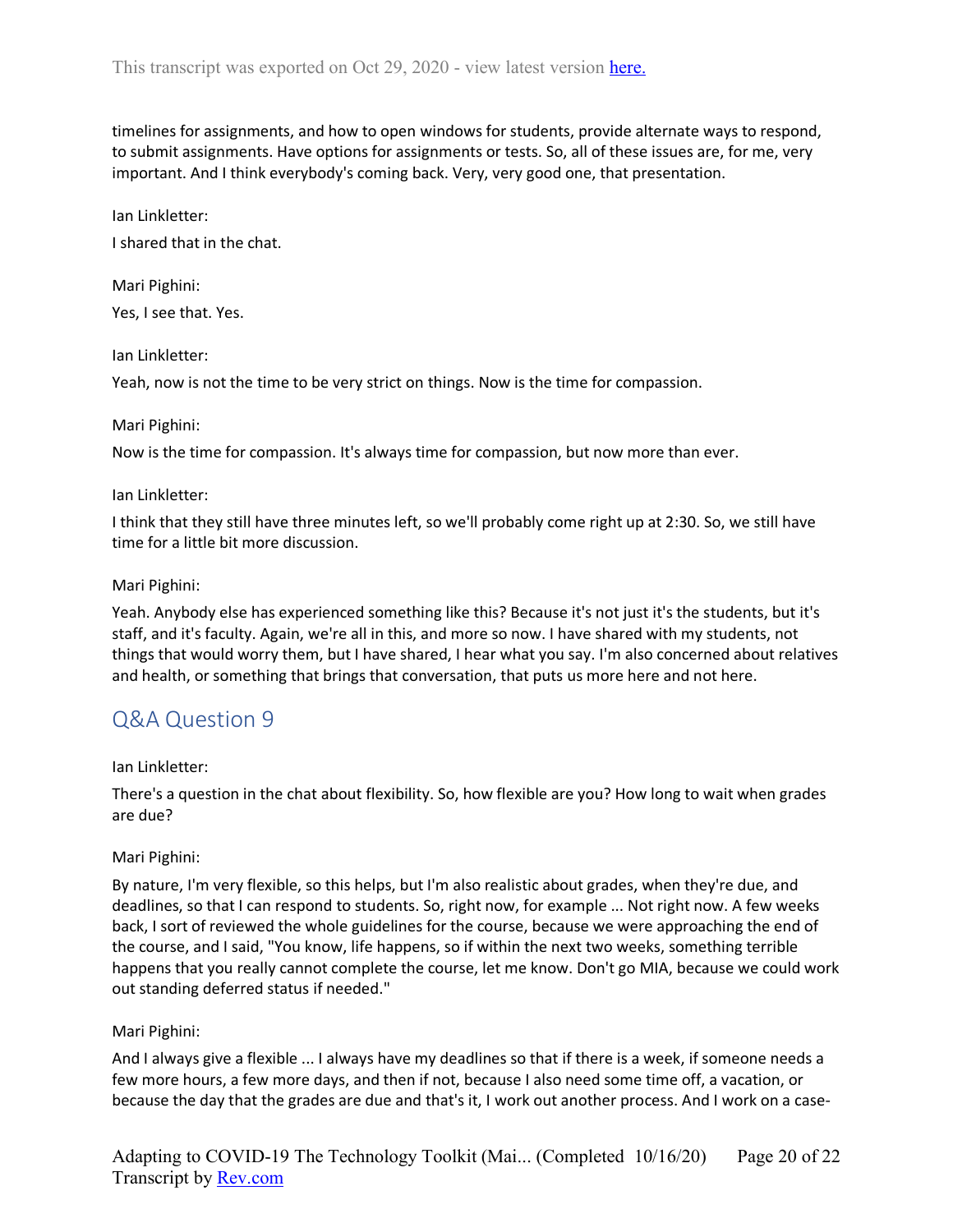by-case scenario, but I also let them know, if there is unprecedented circumstances, things that are beyond your control, let's work it out, but it needs a process.

## Mari Pighini:

So, that helps students think, oh, can I manage my schedule better, even though there's these circumstances, or can I really work around so that I don't need to go through a four-month process of standing deferred, which means that my grade doesn't get uploaded until later on? And this is something that I have used on campus and online, but I have noticed that I had to be more flexible during the end of the winter term, and I taught all summer, so now, during the summer, as well.

## <span id="page-20-0"></span>Conclusion

#### Ian Linkletter:

I just shared a slide because I noticed that the two rooms are together.

## Mari Pighini:

Yeah, we're together.

#### Ian Linkletter:

So, thank you everybody for being here. We're coming right on 2:30, so I just want to share the information that we have left, and then I'll be here for at least a few more minutes.

## Ian Linkletter:

This is the second of our four drop-in sessions, leading off from our original webinar. Today was the technology toolkit. Next Friday, on the 14th, at the same time, is multimedia help, and then we'll close off with another learning Design Studio on August 21st. Really excited. We have awesome experts coming in in future weeks, so please join us, and you can learn more about these events on the BCcampus website. I was really happy to see lots of nice words about the BCcampus events in our room, today.

## Duane Seibel:

Okay, and I'm going to step in. Thank you, Ian. So, on behalf of BCcampus, I'd like to thank and acknowledge our appreciation for Ian, for sharing and facilitating this third part of a five-part series, or the second of four drop-in sessions, and also thank our experts today, Mari, Troy and Pan, for participating. And I trust people had fun in the other room, as well. We hope you all return next week, next Friday at 1:30 for the next drop-in session.

## Duane Seibel:

Thanks for participating. I want to acknowledge that this has been recorded and will be posted on the BCcampus webinar site, and the link is there to the COVID-19 series that this is part of, and encourage you to visit the BCcampus website to get more information or sign up for the newsletter. Somebody acknowledged in our room that he really liked the newsletter, and it does come up with information each week about upcoming webinars and other things, as well.